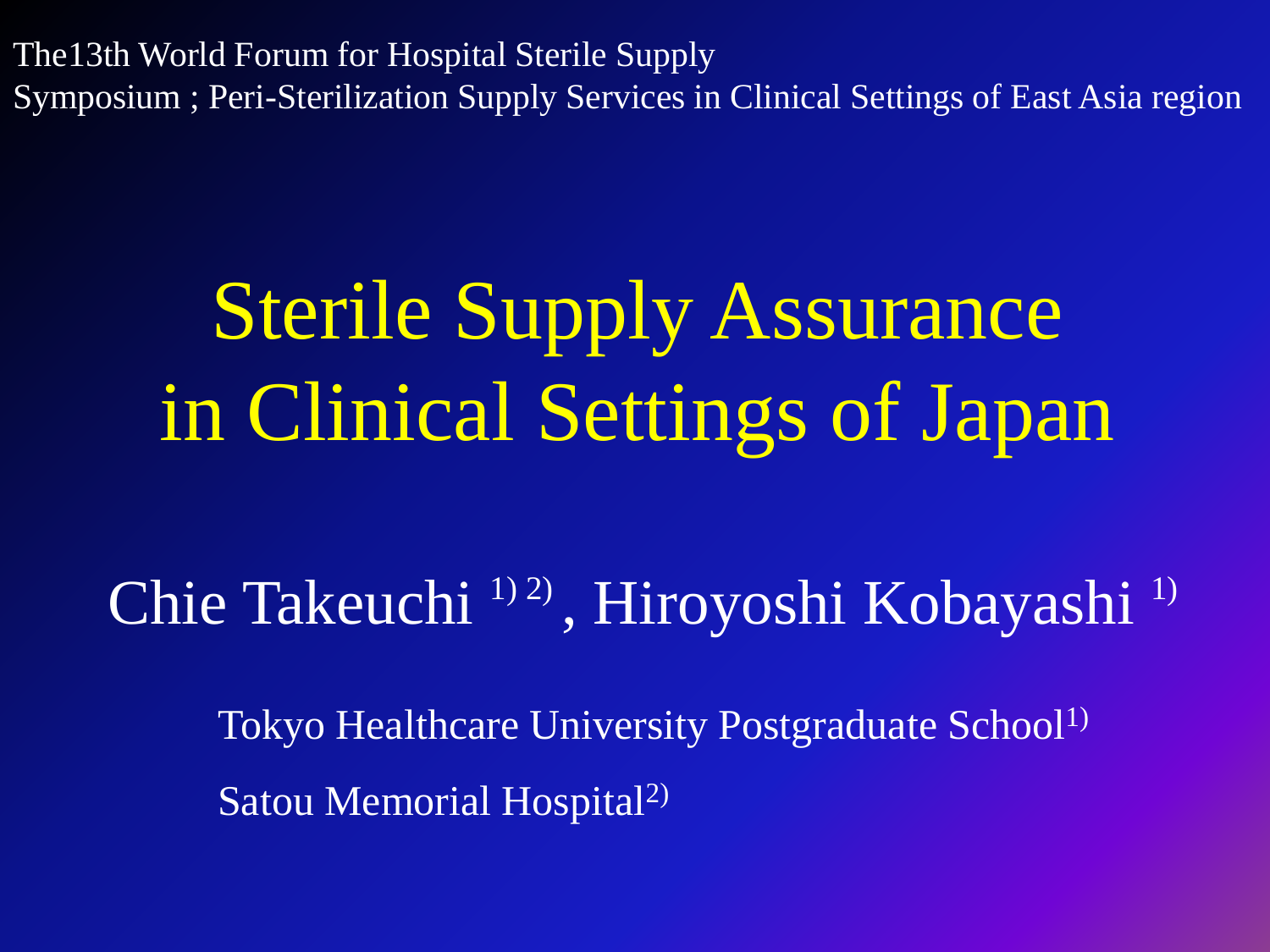The first Conference on Sterilization was held by Japanese Society of Medical Instrumentation (JSMI) in Tokyo University on November 29th 1968 (Chaired by the late Professor S. Jitsukawa). And 6 years later, in 1974 , first volume of "Sterilization and Disinfection" was published.

 Hospital Supply Conference started in 1996 (chaired by H. Kobayashi) and since 2000 the conference became to be sponsored by JSMI. At the same time in 2000, certification program of Certified Sterilization Service Technician(2nd grade) was established by certification committee of JSMI (chaired by H. Kobayashi) and Guideline for Sterilization Assurance in Healthcare Setting was published as the educational program. Then certification program of Certified Sterilization Specialist (1<sup>st</sup> grade) was established in 2002.

 $\mathcal{D}_{\alpha}$  These certification programs have contributed to improve the quality of hospital sterile supply service during the last decade in Japan.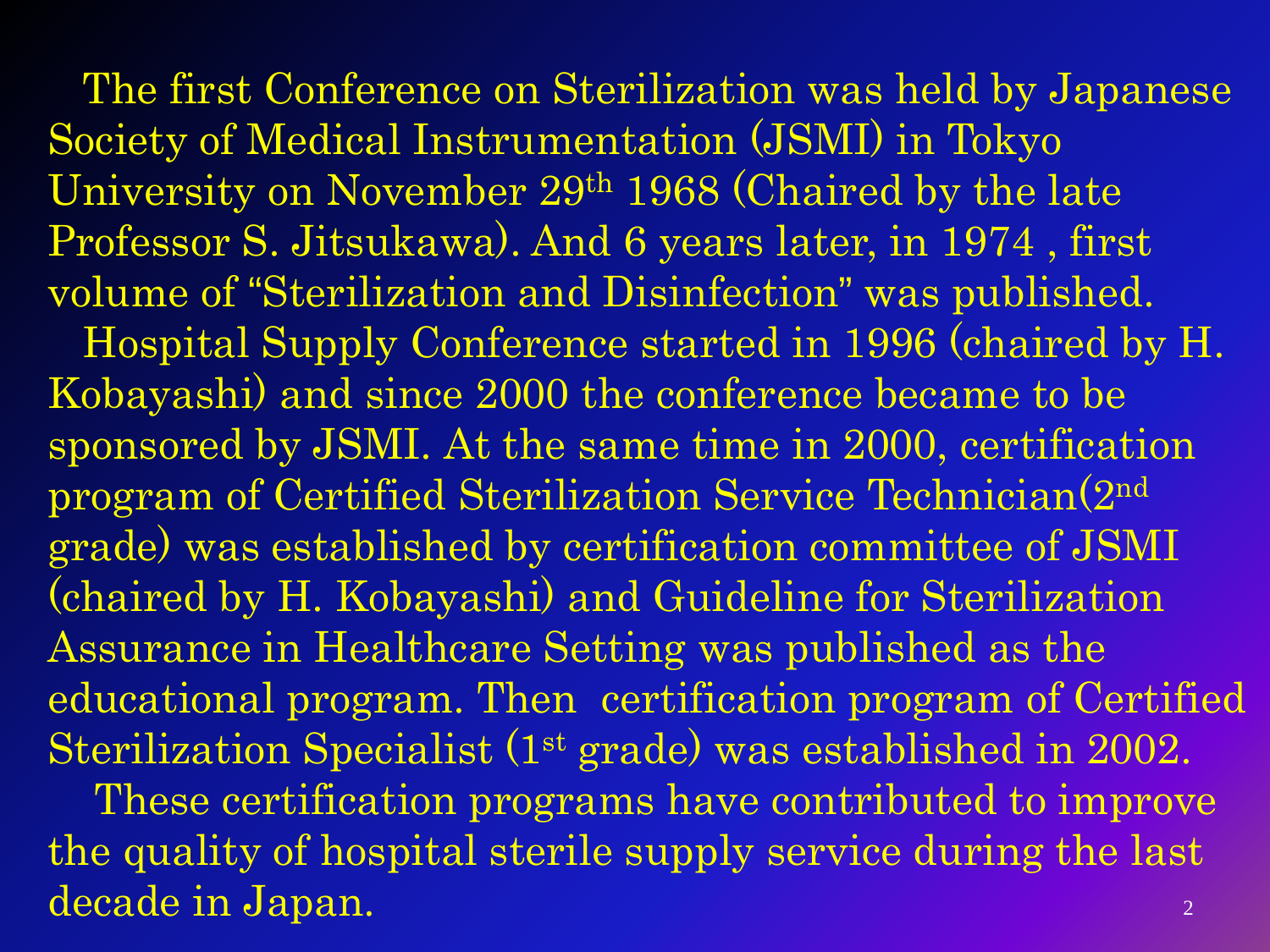#### 1. Guideline for the Sterility Assurance in Healthcare Settings.

- 2. Certified Sterilization Service Technician (CSST : second grade) & Certified Sterilization Specialist (CSS : first grade) by Japanese Society of Medical Instrumentation.
- 3. Sterilization Assurance Practices in Clinical Settings.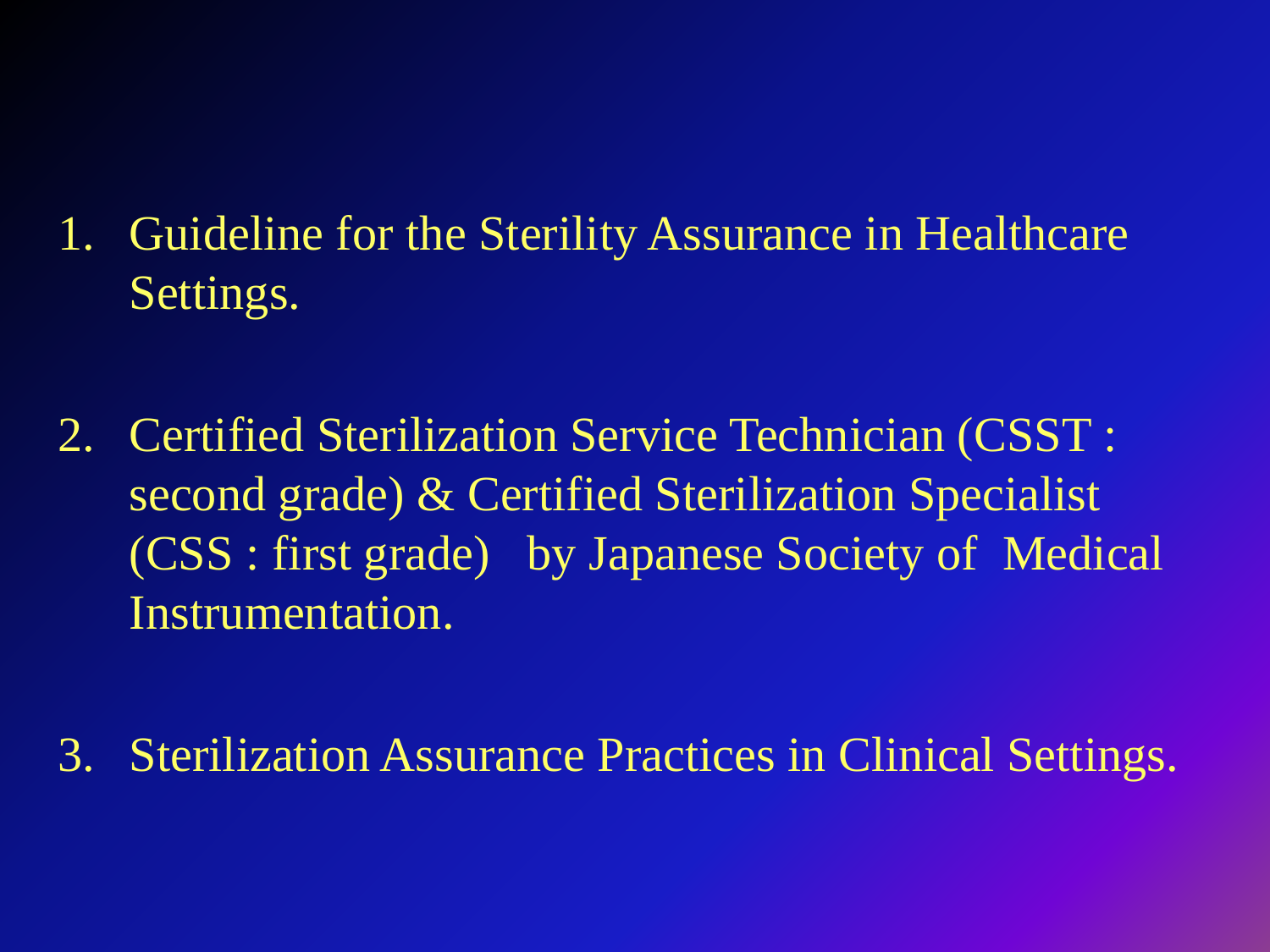Guideline for the Sterility Assurance in Healthcare Settings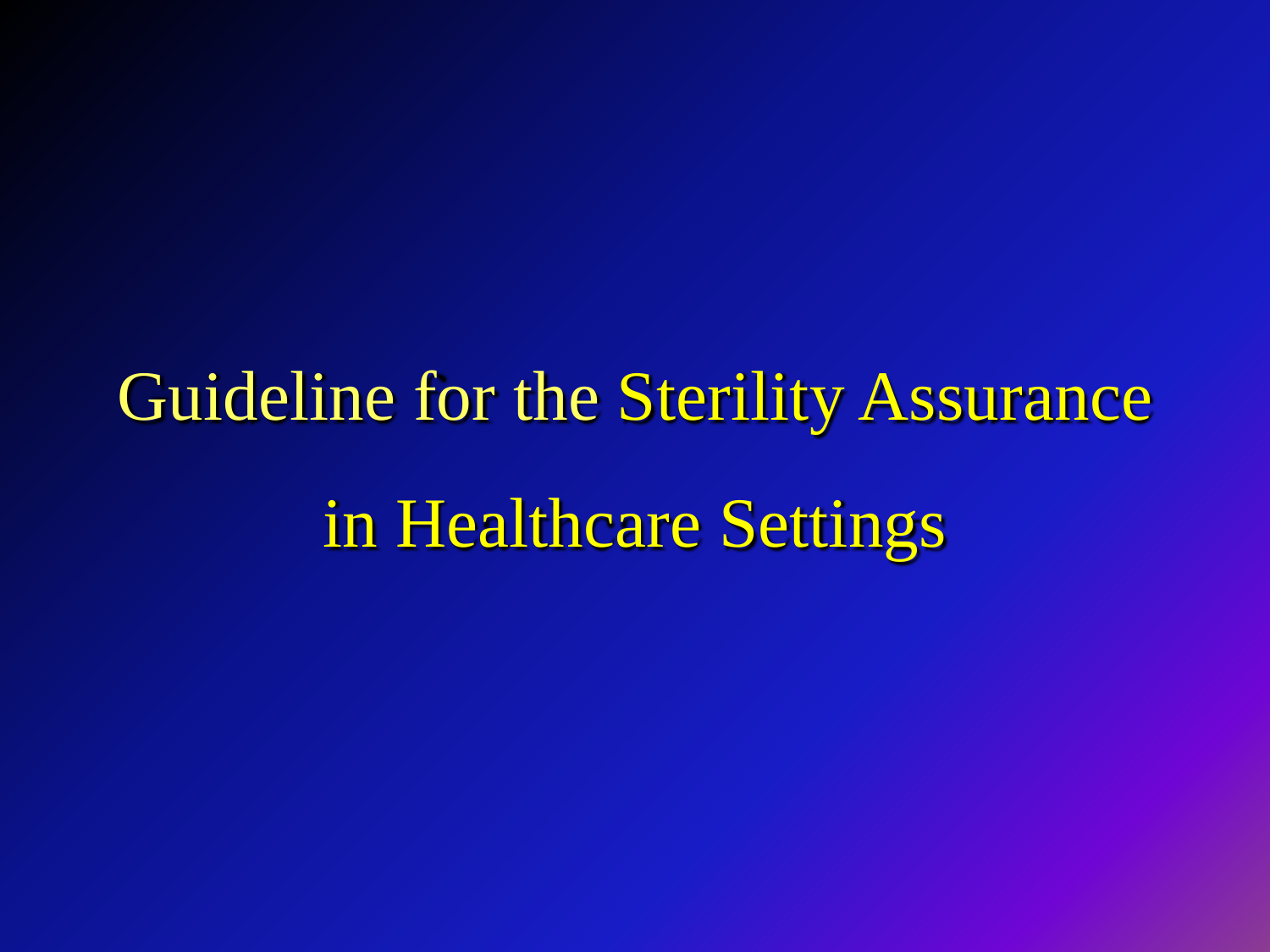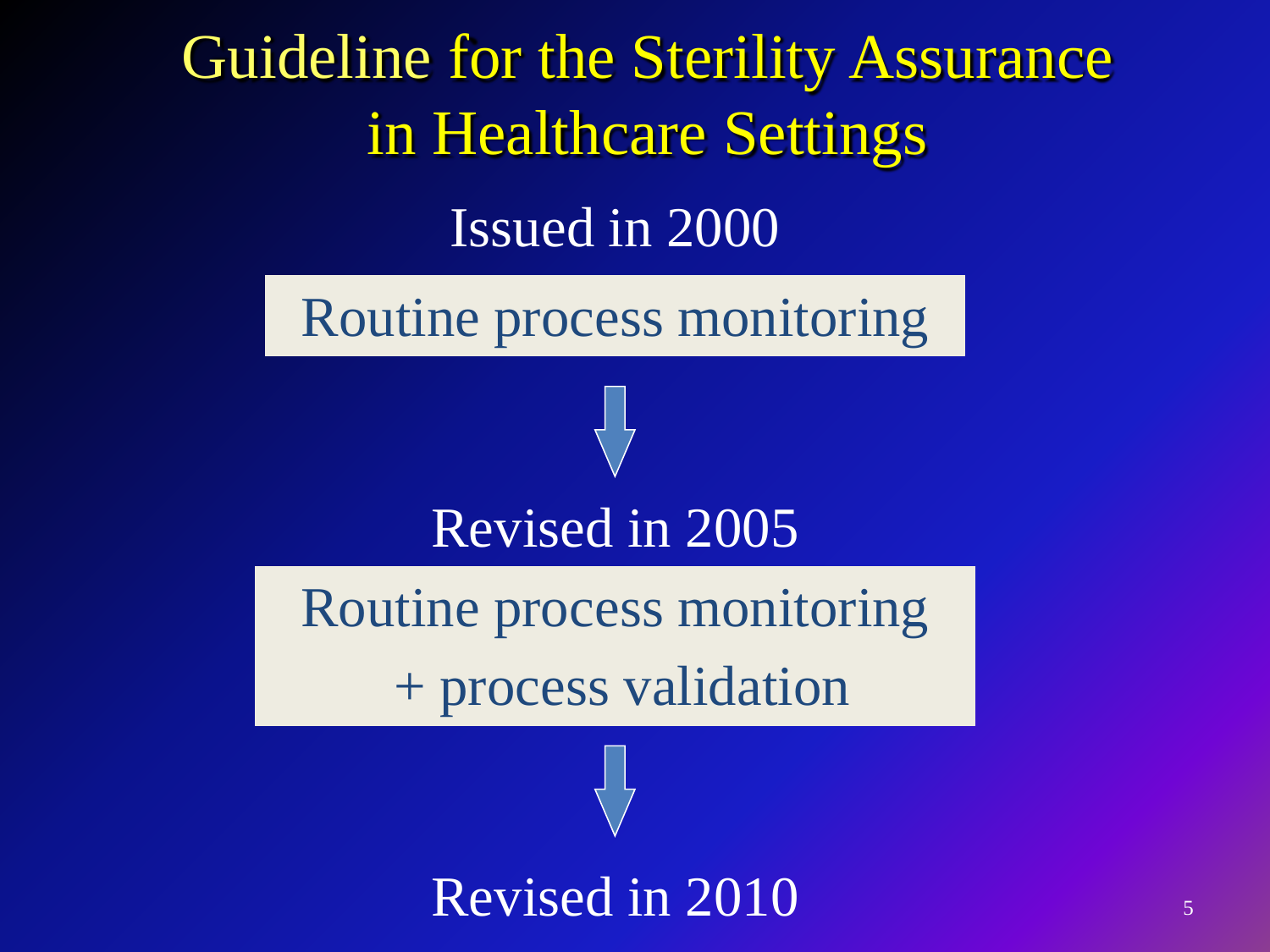#### Guideline for the Sterility Assurance in Healthcare Settings 2010

- General requirements
- Process validation and routine control of washer disinfector
- Process validation and routine control of steam sterilization
- Process validation and routine control of EO gas sterilization
- Process validation and routine control of hydrogen peroxide gas plasma sterilization
- Process validation and routine control of hydrogen peroxide vapour sterilization
- Chemical indicators
- Biological indicators
- Packaging materials
- Supply and distribution of sterile goods
- Recall of distributed goods
- Chemical sterilant
- **Administration of hospital sterilization contractors**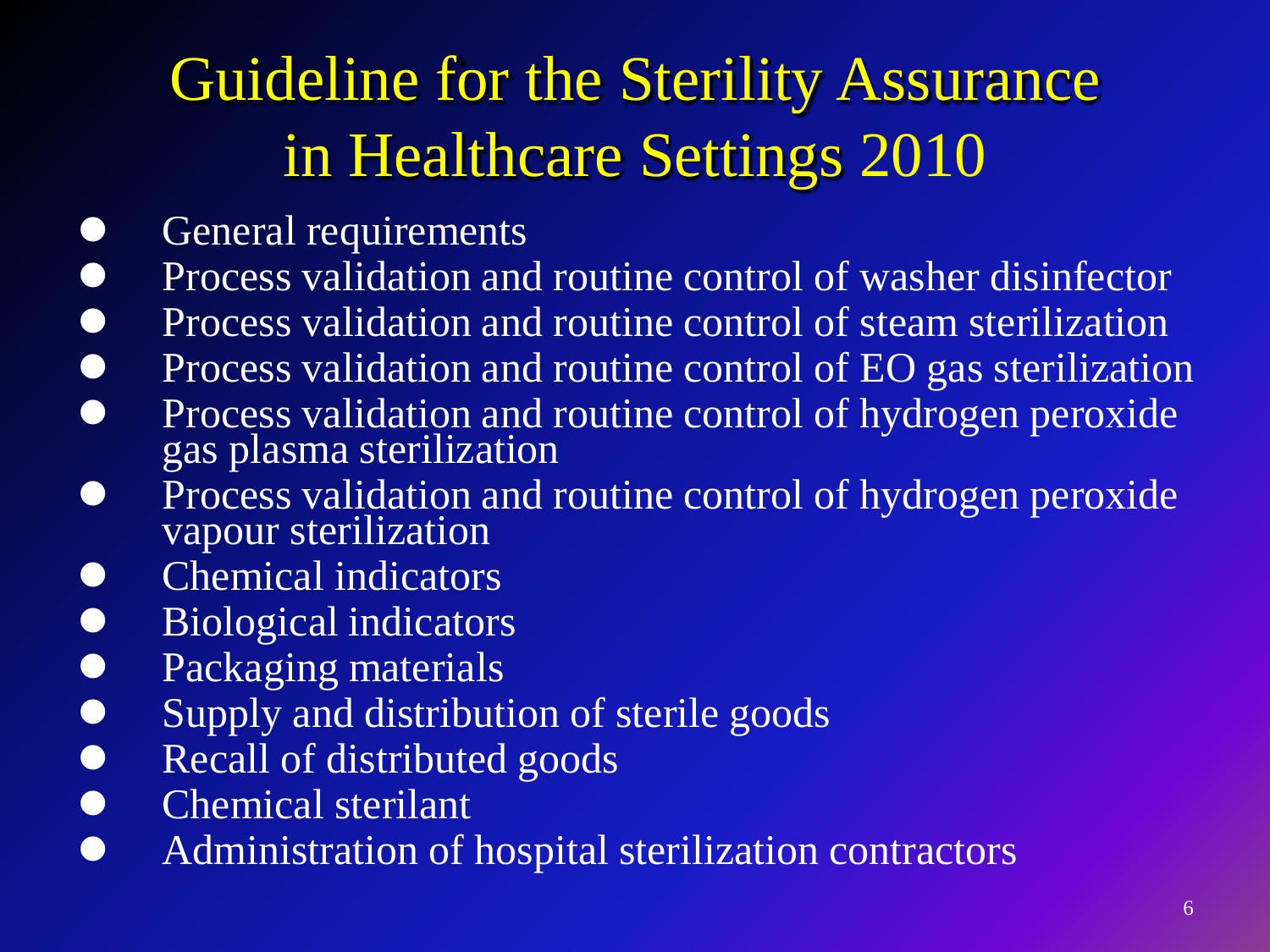Guideline for the Sterility Assurance in Healthcare Settings 2010

#### Categories of recommendations

 Category A : Strongly recommended for implementation in every facility

Category B : Required for implementation

Category C : Suggested for implementation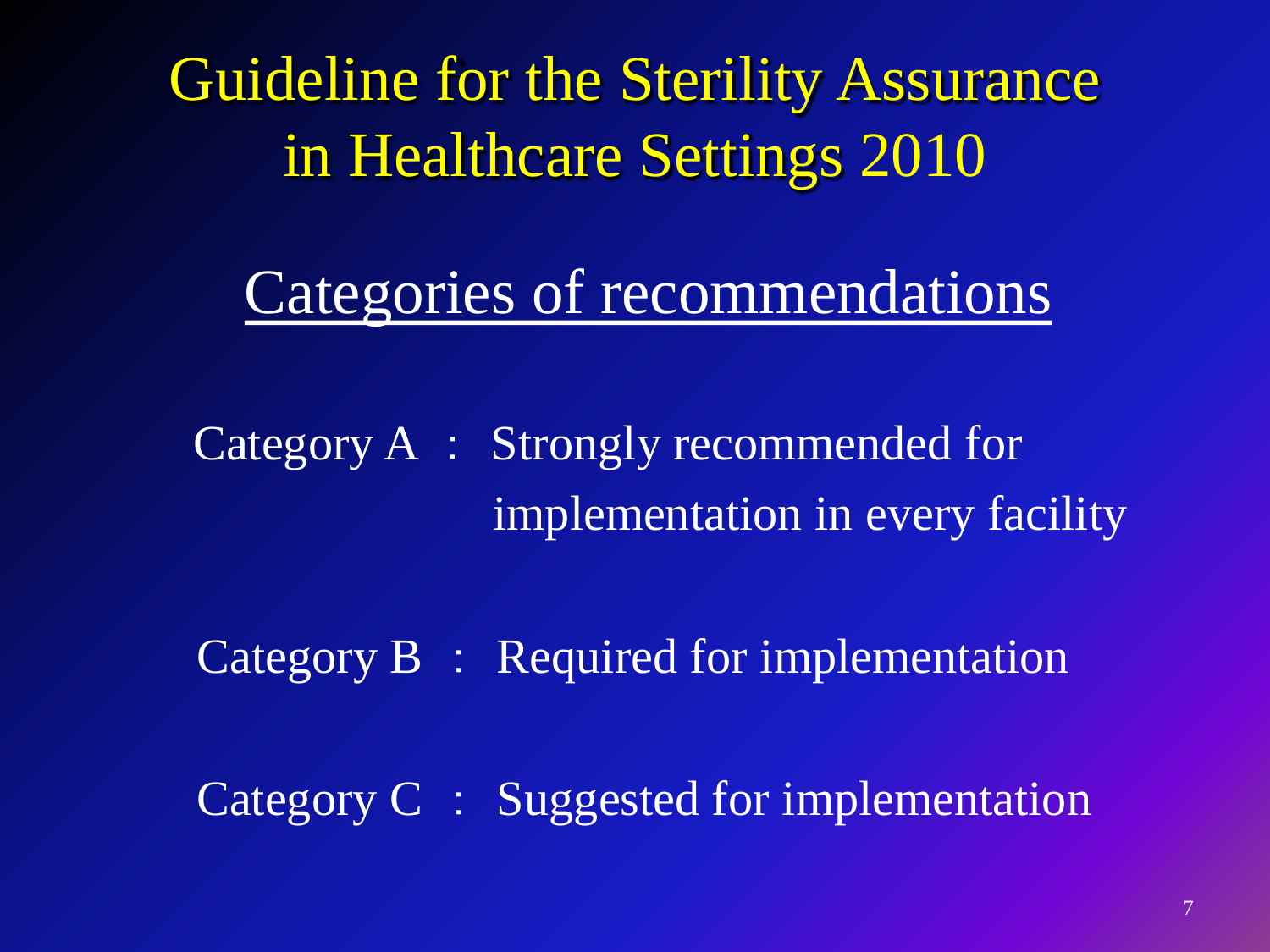#### Certified Sterilization Service Technician ( CSST: 2nd grade )



#### Certified Sterilization Specialist ( CSS: 1st grade )

 by Japanese Society of Medical Instrumentation (JSMI)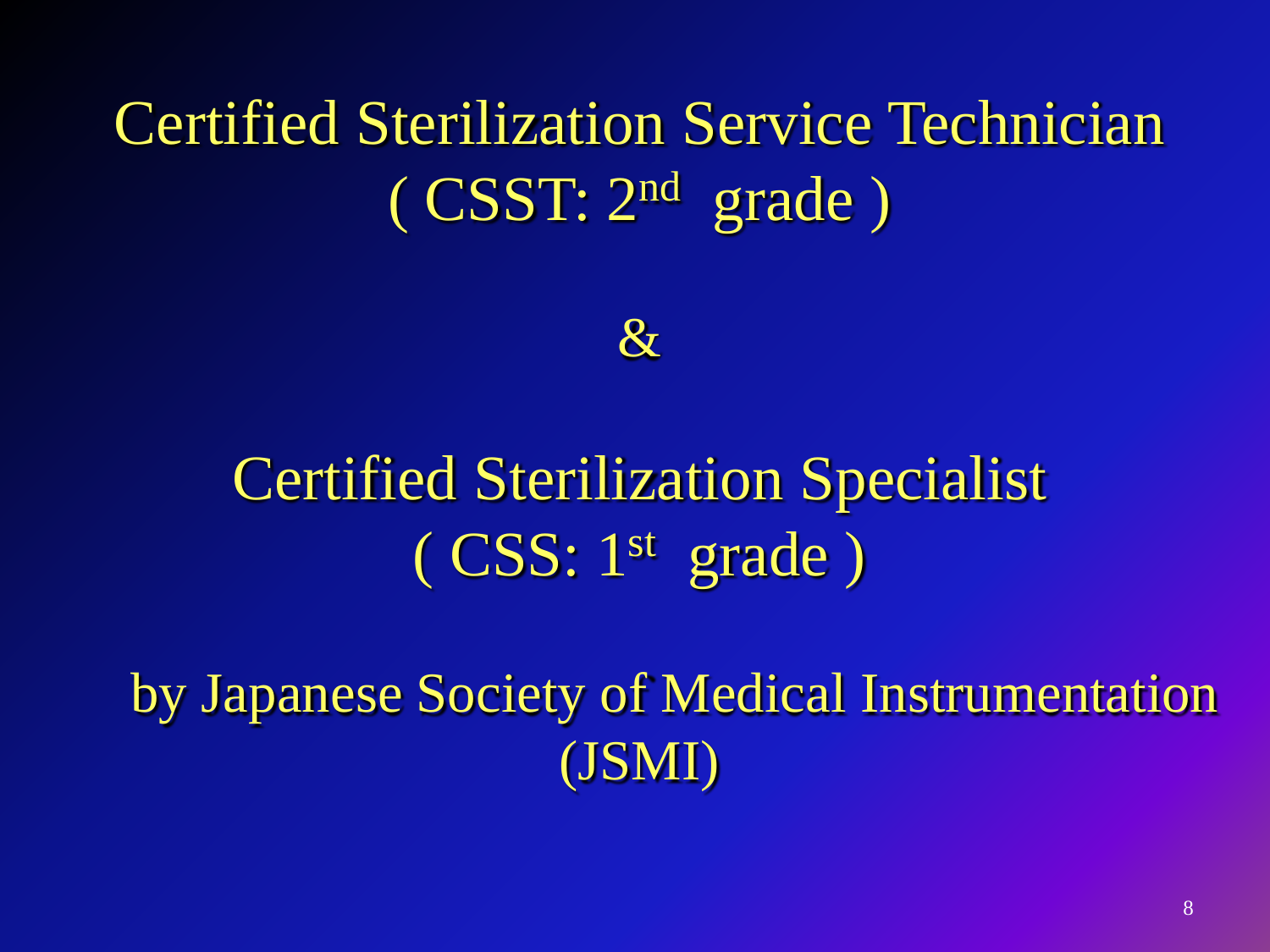### Certification program for CSSD personnel

#### **Certified Sterilization Service Technician**

- CSST: 2nd grade (since 2000)
- Risk management of sterilizing services
- Improvement of security level for patient care
- Re-evaluation of the importance of sterilization service

#### **Certified Sterilization Specialist**

CSS: 1st grade (since 2002)

- Techniques and information for validation and sterility assurance program
- Education for the hospital personnel capable of performing process validation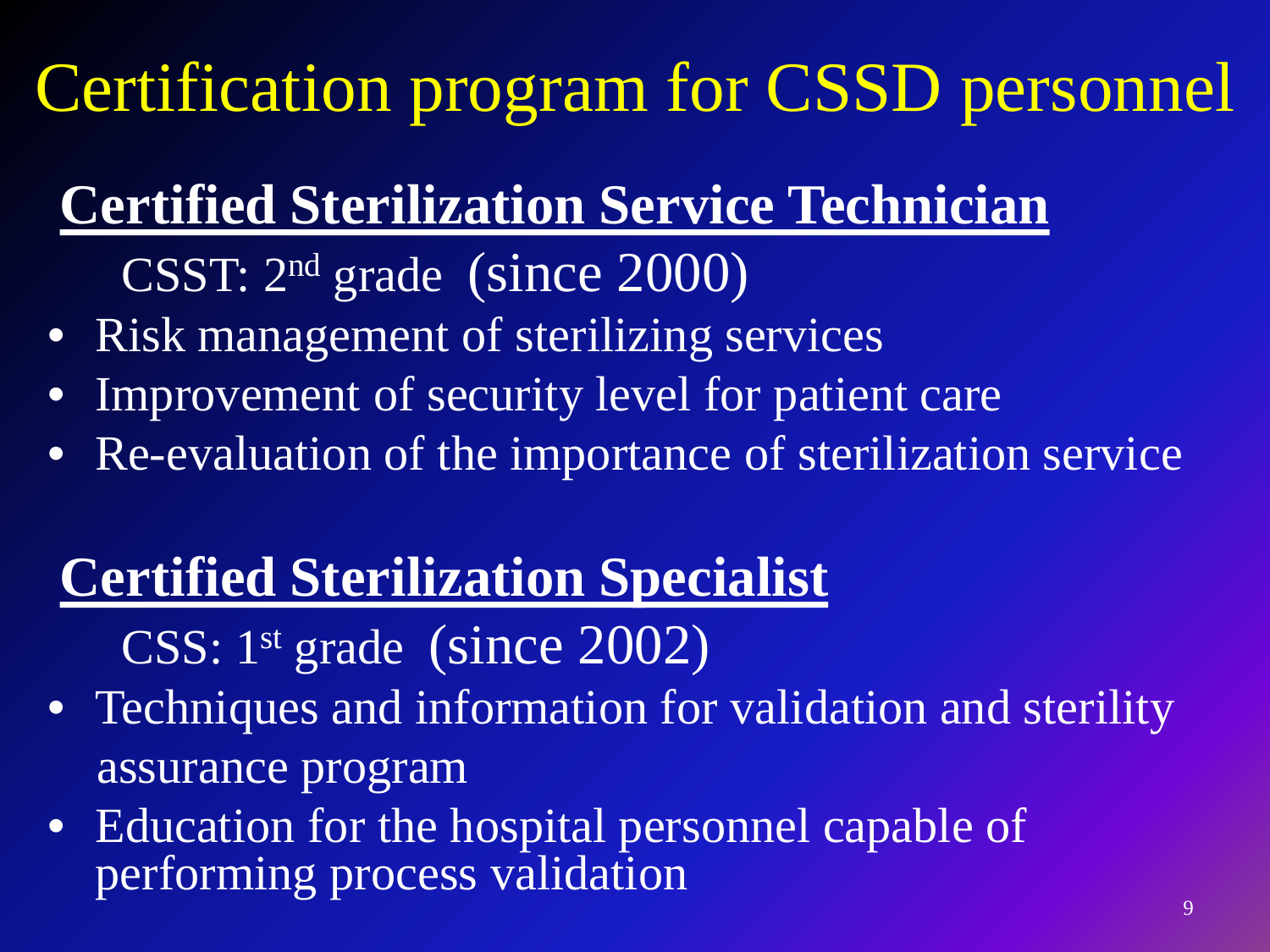### The number of CSSTs by year

| Year | No. certified | Year  | No. certified |
|------|---------------|-------|---------------|
| 2000 | 440           | 2006  | 358           |
| 2001 | 286           | 2007  | 341           |
| 2002 | 296           | 2008  | 333           |
| 2003 | 278           | 2009  | 457           |
| 2004 | 289           | 2010  | 506           |
| 2005 | 295           | 2011  | 505           |
|      |               | Total | 4.384         |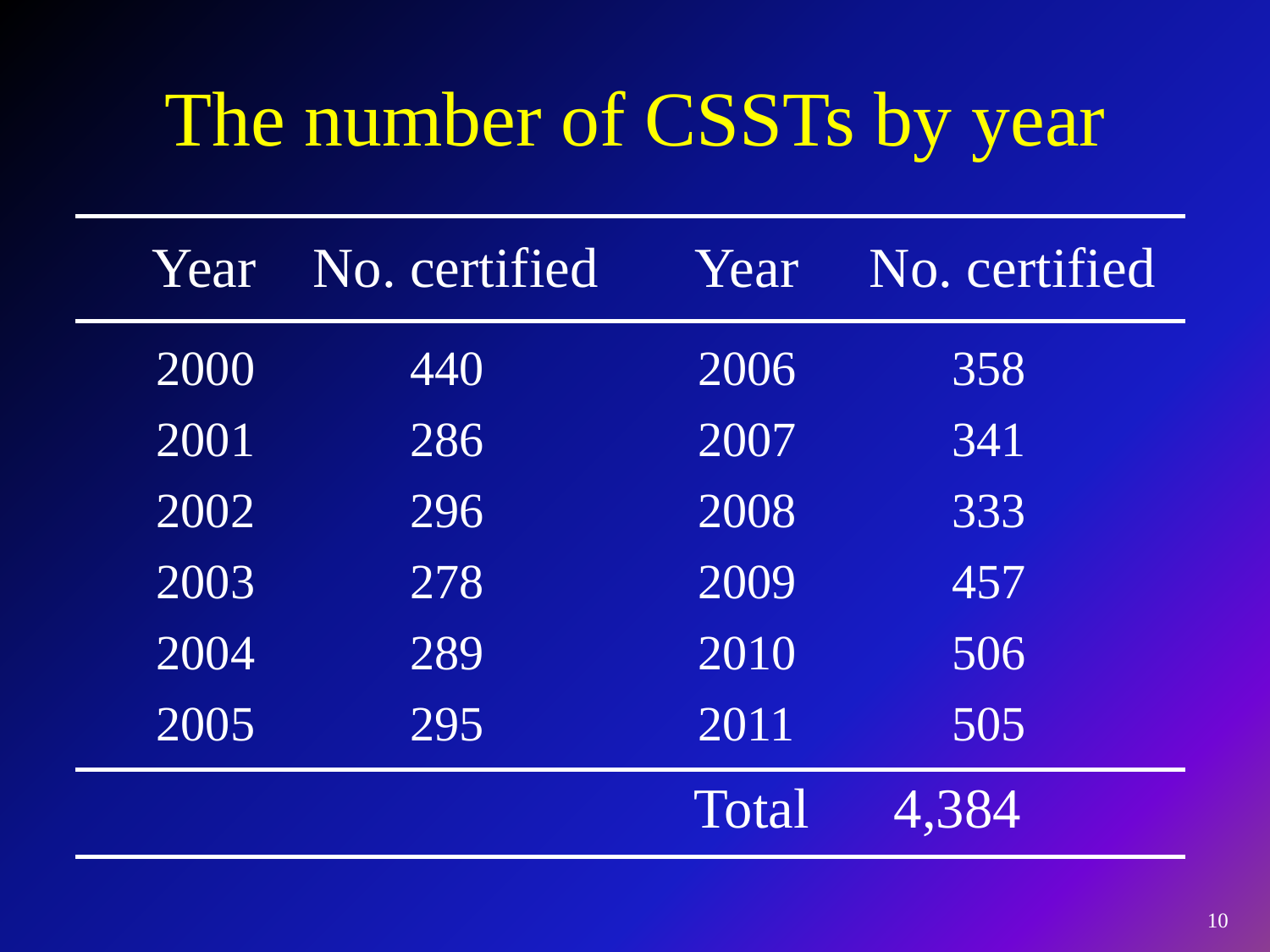#### The number of CSSs by year

| Year              | No. certified |
|-------------------|---------------|
| 2003              | 38            |
| $\overline{2004}$ | 24            |
| 2005              | 20            |
| 2006              | 29            |
| 2007              | 16            |
| 2008              | 24            |
| 2009              | 28            |
| 2010              | 30            |
| 2011              | 26            |
| Total             | 235<br>11     |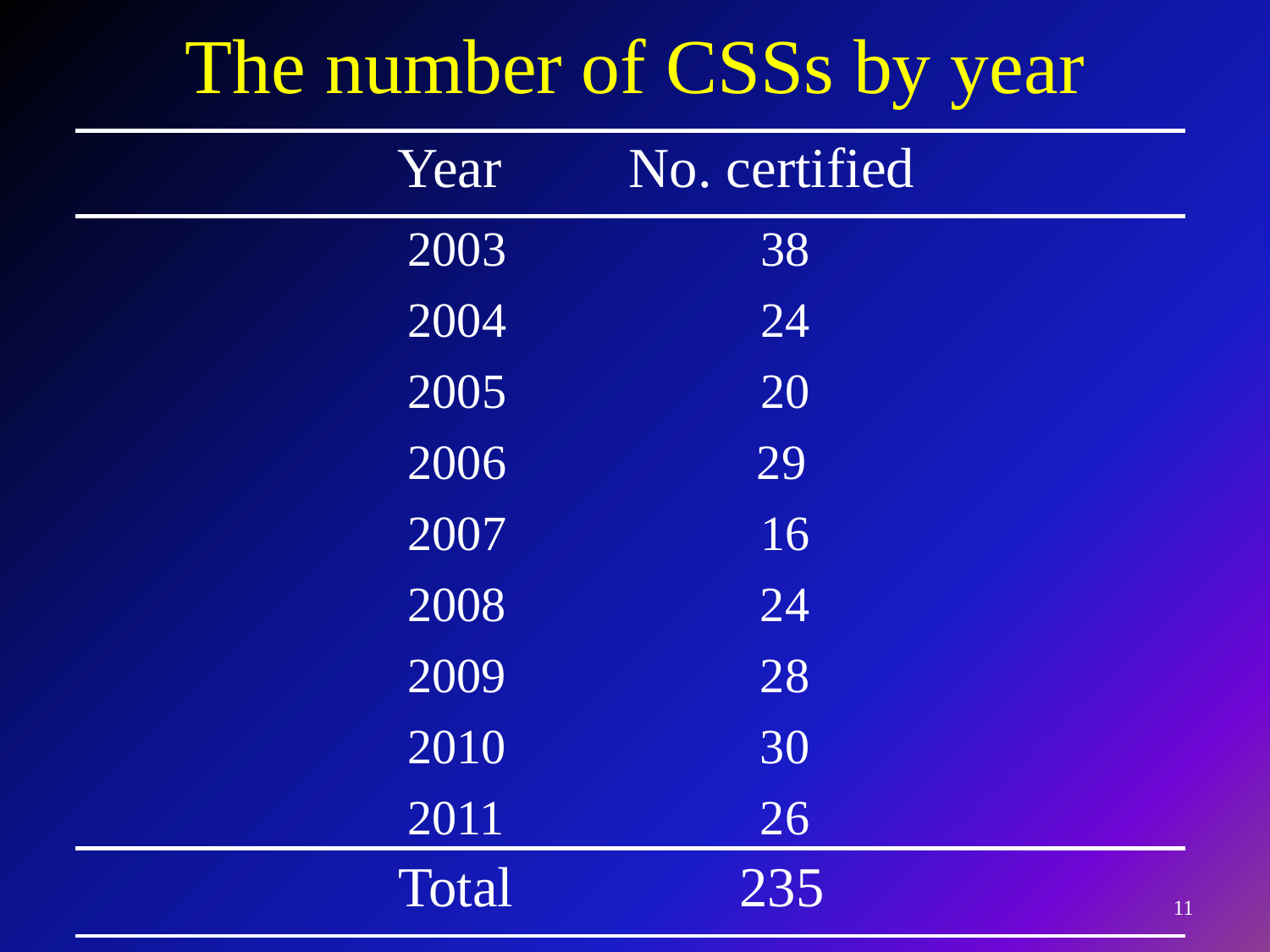Sterilization Assurance Practices

in Clinical Settings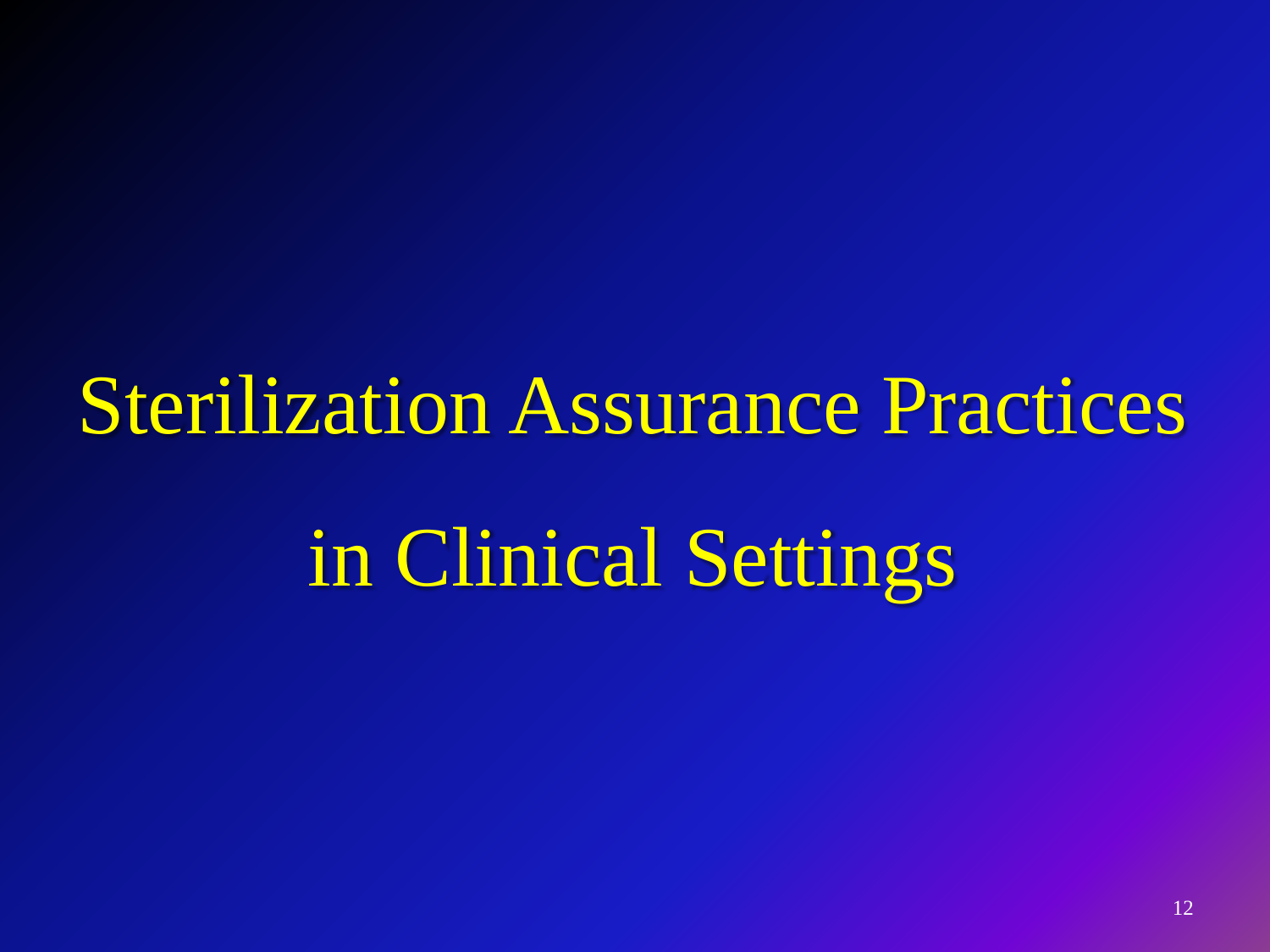Survey on sterility assurance in healthcare settings Survey: 1998, 2002, 2007, 2012

Subject: The situation of sterility assurance practice in the smaller hospitals

Object: 500 hospitals which have 300 beds or more

Content: Sterilization methods, # of processing cycle, role in infection control committee, manual for sterilization practice, education program, instruments to be sterilized, packaging system, sterility assurance practice, sterility maintenance policy etc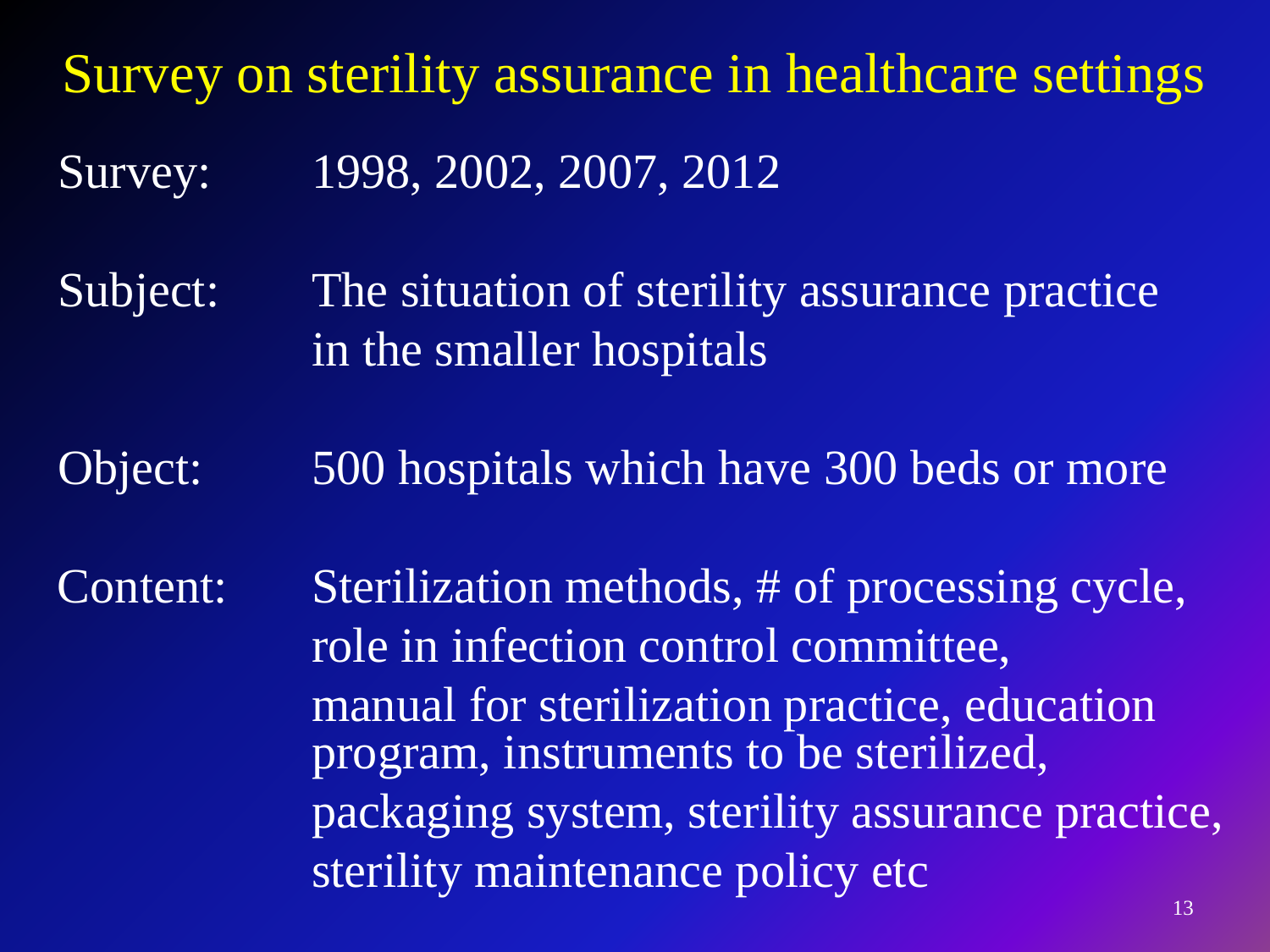#### Number of response

| Years                                                     | 1998              | 2002              | 2007                                                  | 2012                                                            |
|-----------------------------------------------------------|-------------------|-------------------|-------------------------------------------------------|-----------------------------------------------------------------|
| <b>Hospitals</b><br>which<br>questionnaire<br>was sent to | 500<br>hospitals  | 500<br>hospitals  | 565 hospitals<br>and 1508<br>$CSSs$ &<br><b>CSSTs</b> | 860 hospitals<br>and 2028<br>CSS <sub>s</sub> &<br><b>CSSTs</b> |
| No. of<br>hospitals<br>responded                          | 356<br>$(71.2\%)$ | 279<br>$(55.8\%)$ | 522<br>$(25.2\%*)$                                    | 764<br>$(26.5\%*)$                                              |

In some hospitals, several CSSs /CSSTs are working at the same \* hospital but we received only one questionnaire. So response rate appears to be such lower than actual.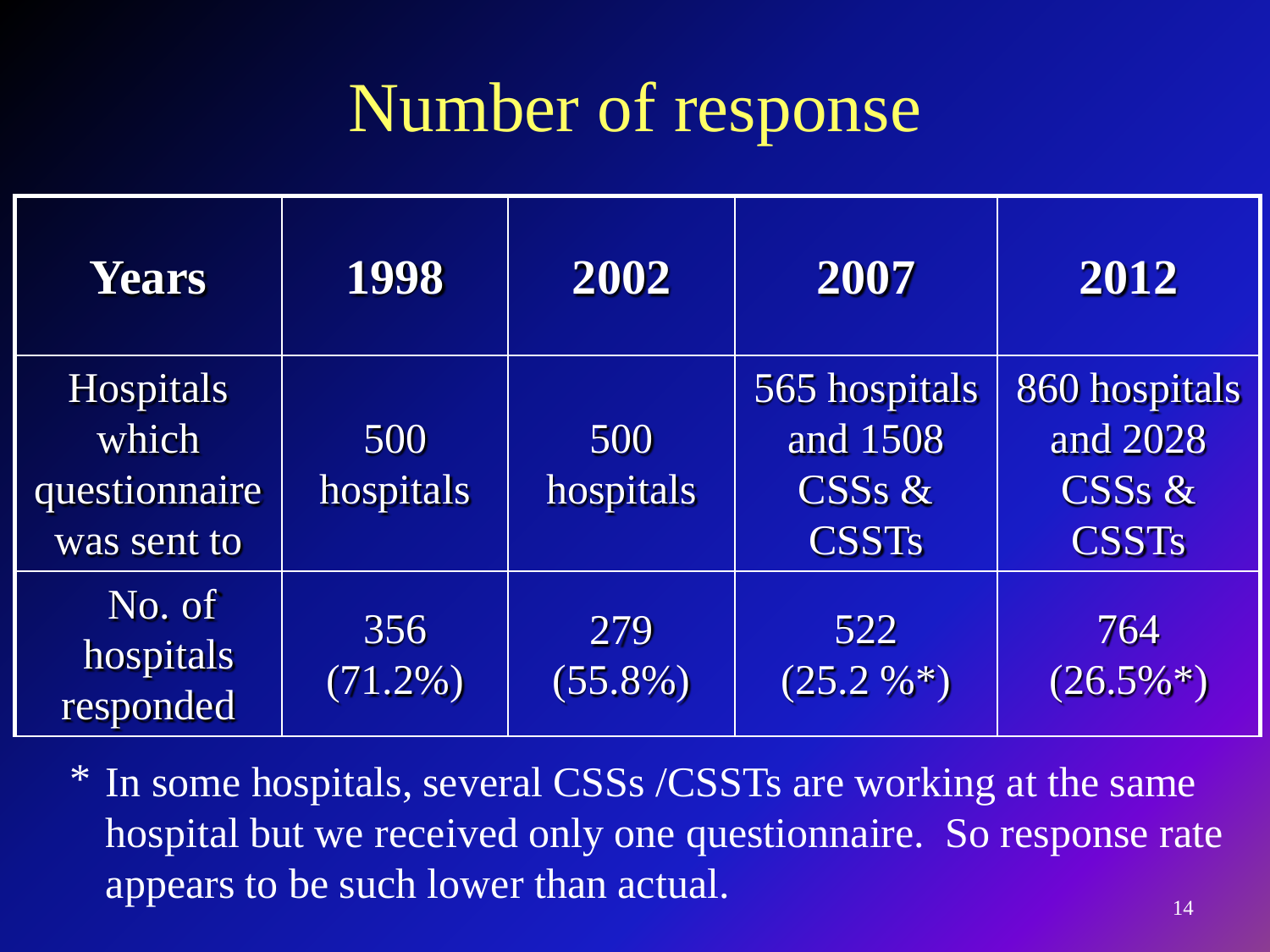### Place of sterilization

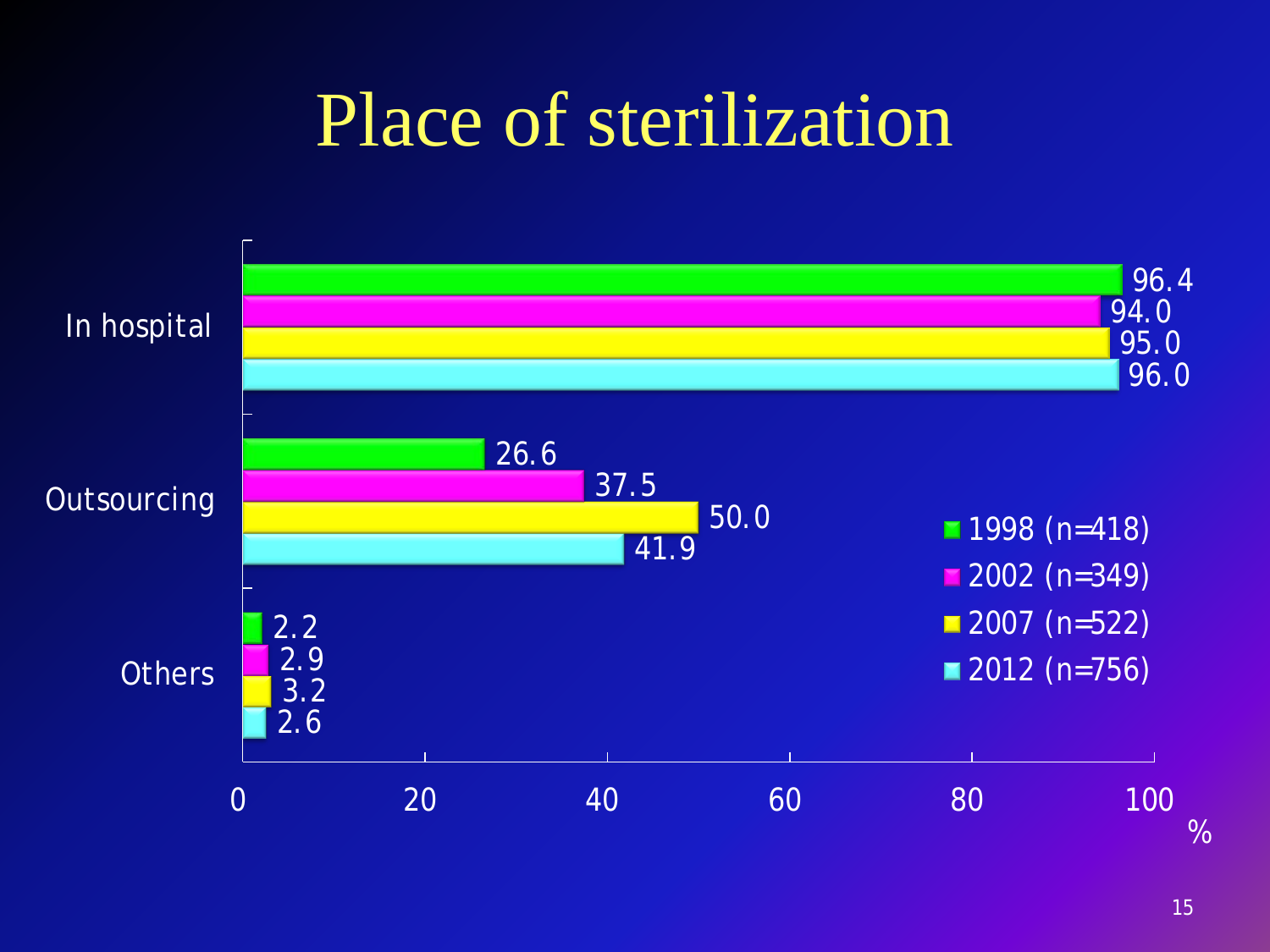#### Is CSSD Manager a member of ICC ICC: Infection Control Committee

|                | <b>YES</b> | NO       |
|----------------|------------|----------|
| 1998 $(n=416)$ | 57.0 %     | 43.0 %   |
| $2002$ (n=351) | 54.5 %     | $45.6\%$ |
| $2007$ (n=510) | 67.5 %     | 32.5 %   |
| $2012(n=708)$  | 75.4 %     | 28.5 %   |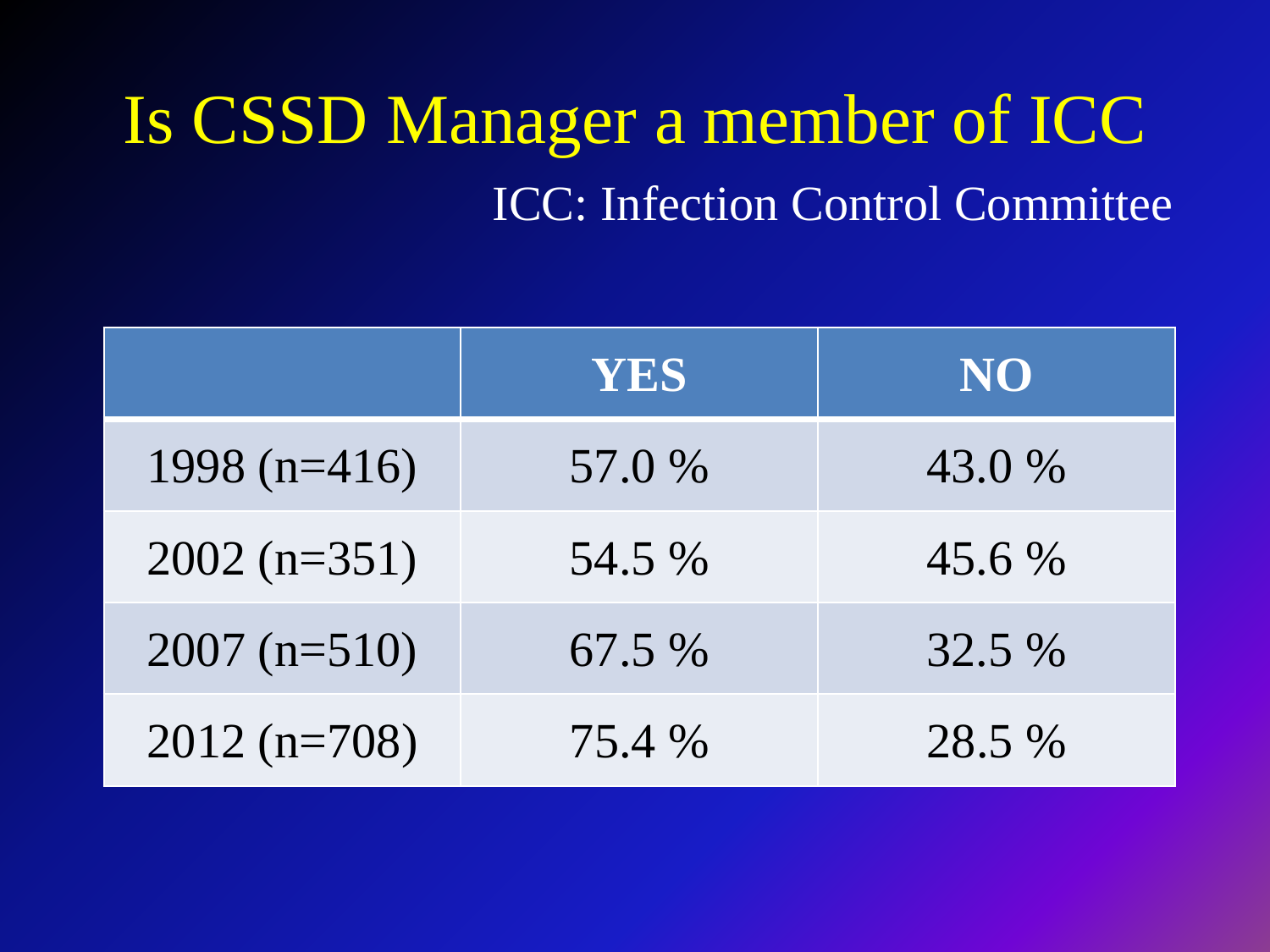### Sterilization packaging material

|                | <b>Rigid</b><br>container | <b>Peel pouch</b> | Stainless pot* |
|----------------|---------------------------|-------------------|----------------|
| 1998 $(n=419)$ | 61.1 %                    | 46.3 %            | 87.6 %         |
| $2002$ (n=354) | 71.8 %                    | 98.0 %            | 65.8 %         |
| $2007$ (n=520) | 68.8 %                    | 99.0 %            | 54.4 %         |
| $2012(n=563)$  | 74.3 %                    | 99.2 %            | 41.8%          |

\* Stainless traditional containers with openable/closable windows which are more easily compromised than rigid containers

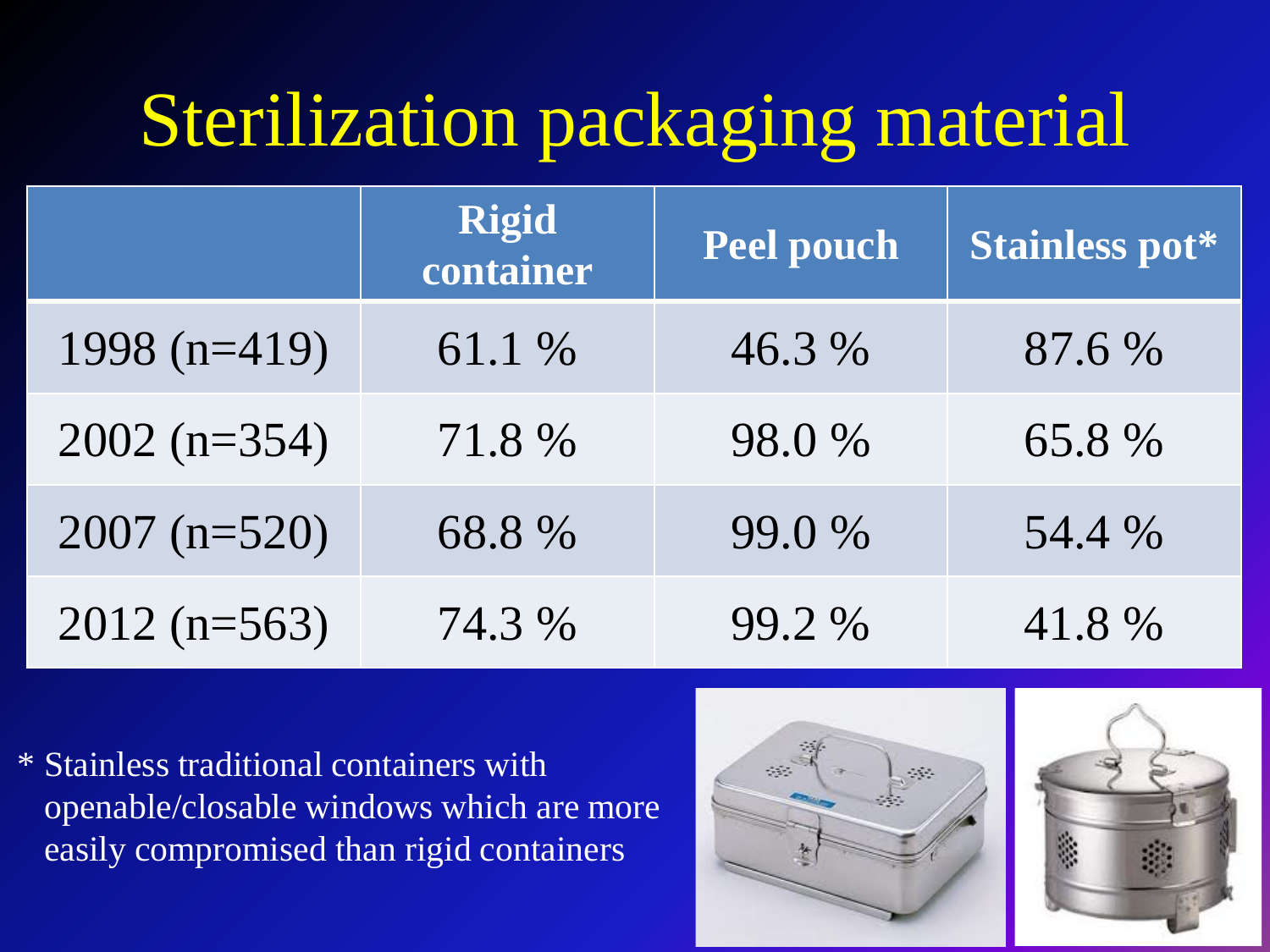# Do you routinely perform Bowie-Dick test?

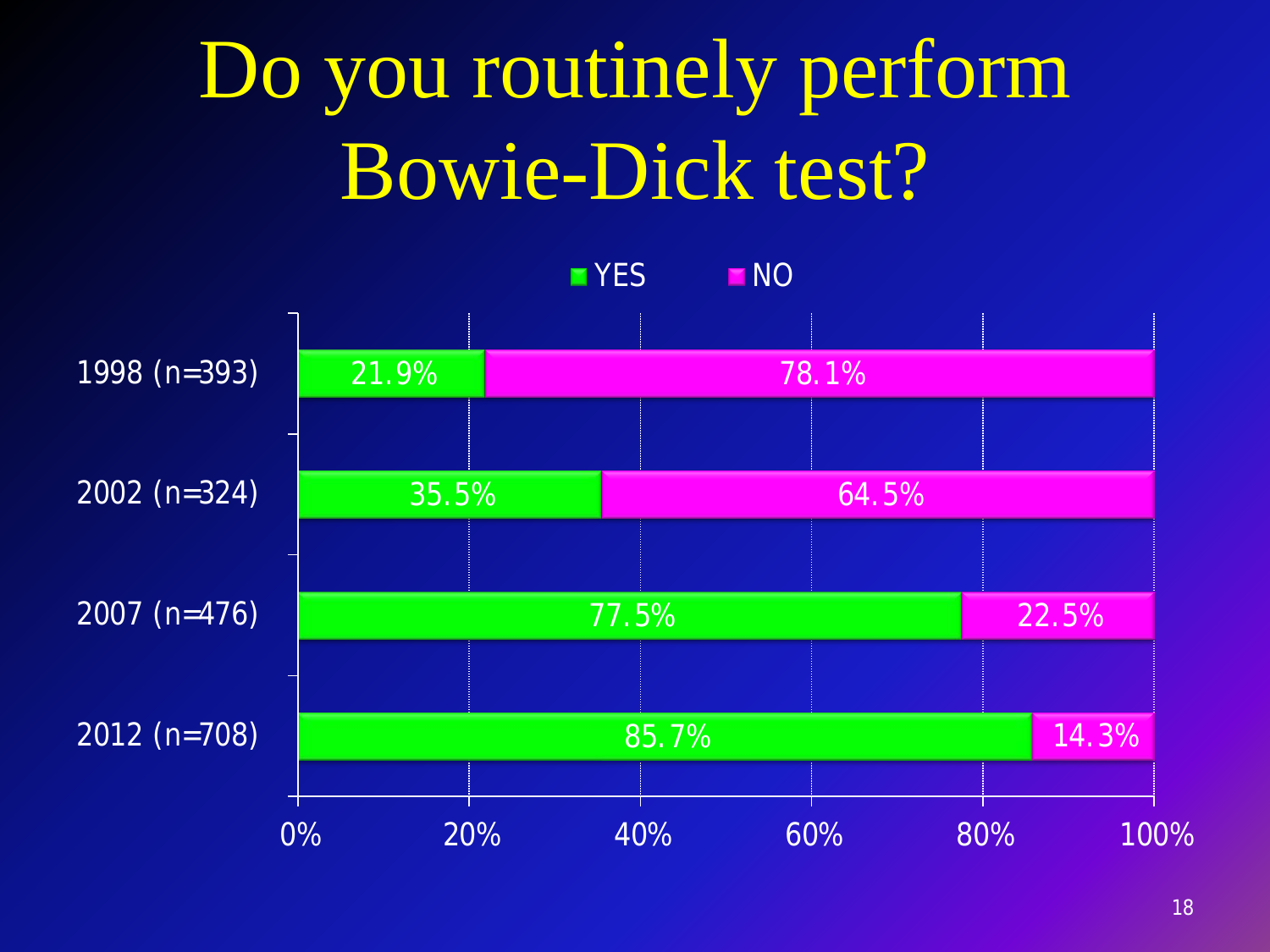### How often do you perform BD test?

|                  | <b>Daily</b> | Daily $>$<br>$>$ Weekly | <b>Weekly</b> | <b>Less than</b><br>weekly |
|------------------|--------------|-------------------------|---------------|----------------------------|
| $1998$ (n= --- ) | $--- 9/0$    | $--- 9/0$               | $--- 9/0$     | $--- 9/0$                  |
| $2002$ (n= --- ) | $--- 9/0$    | $--- 9/0$               | $--- 9/0$     | $--- 9/0$                  |
| $2007$ (n=369)   | 30.1 %       | $--- 9/0$               | 56.6 %        | 13.3 %                     |
| $2012(n=563)$    | 56.7 %       | $4.6\%$                 | 34.5 %        | 4.3 %                      |

Current Japanese guideline recommendation: To perform daily as much as you can (Preferably daily)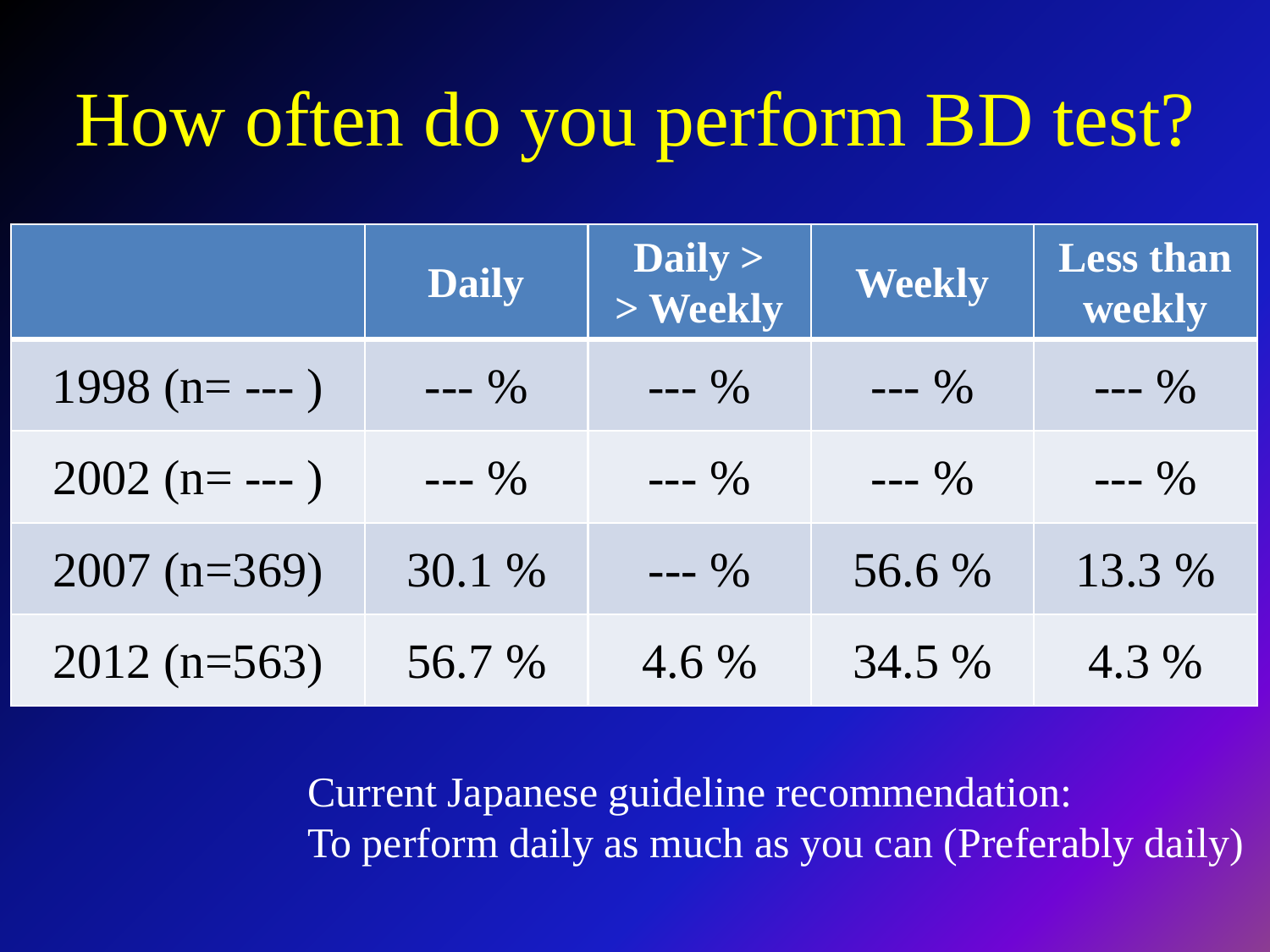### Chemical monitoring (Internal CI) for sterilization processes (2012)



 $\frac{0}{2}$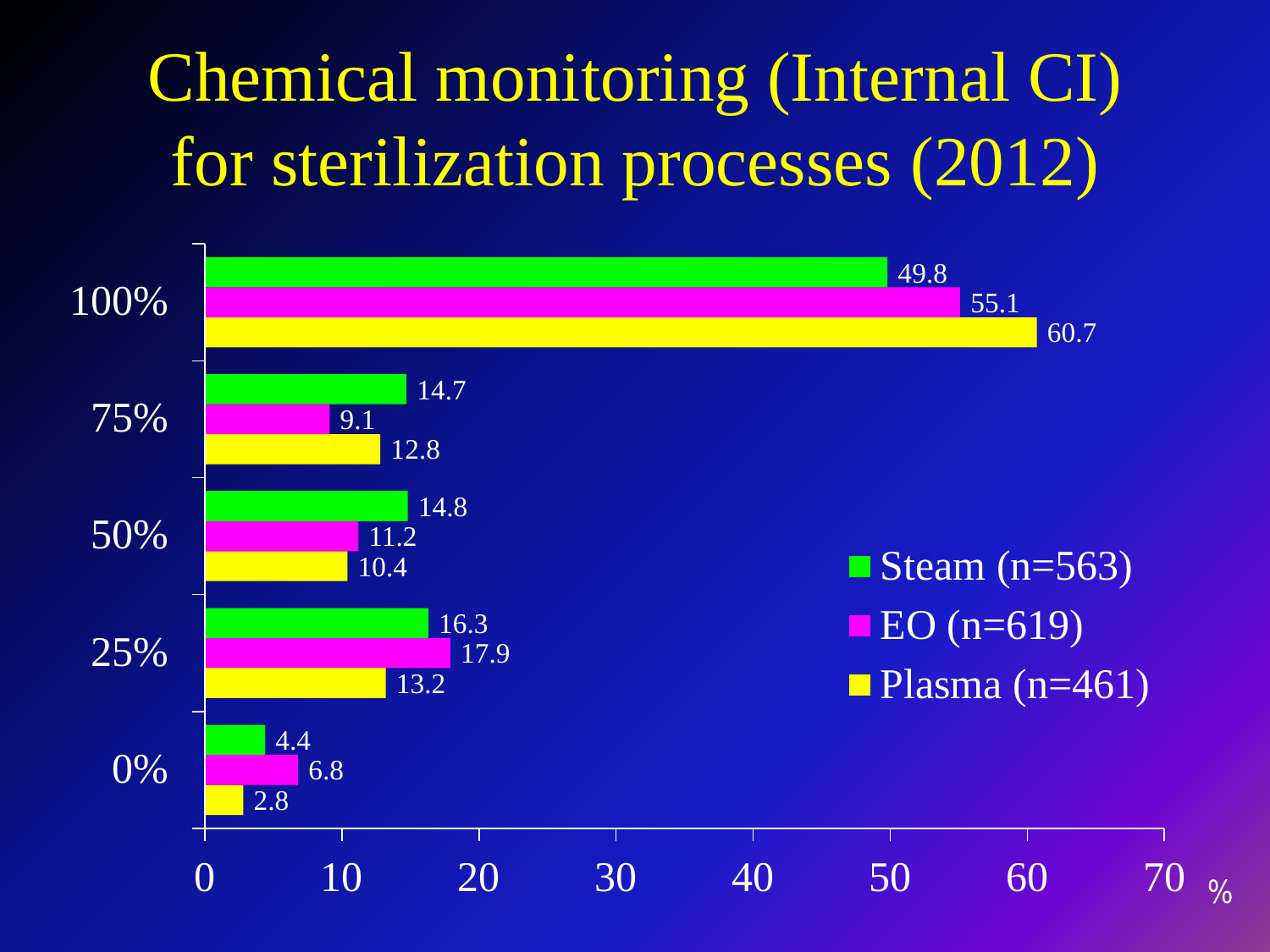#### Biological monitoring frequency for Steam sterilization process

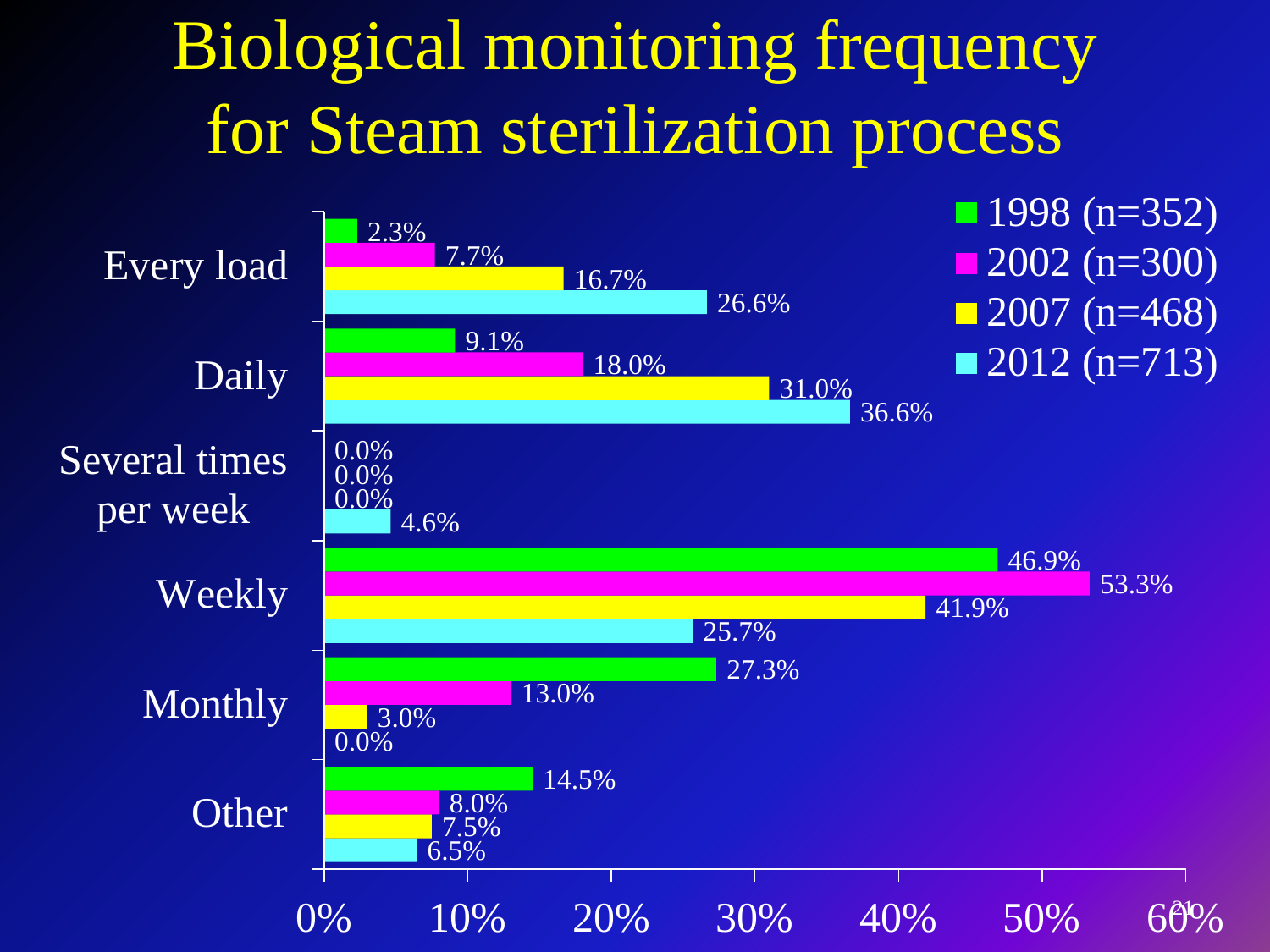#### Biological monitoring frequency for EO sterilization process

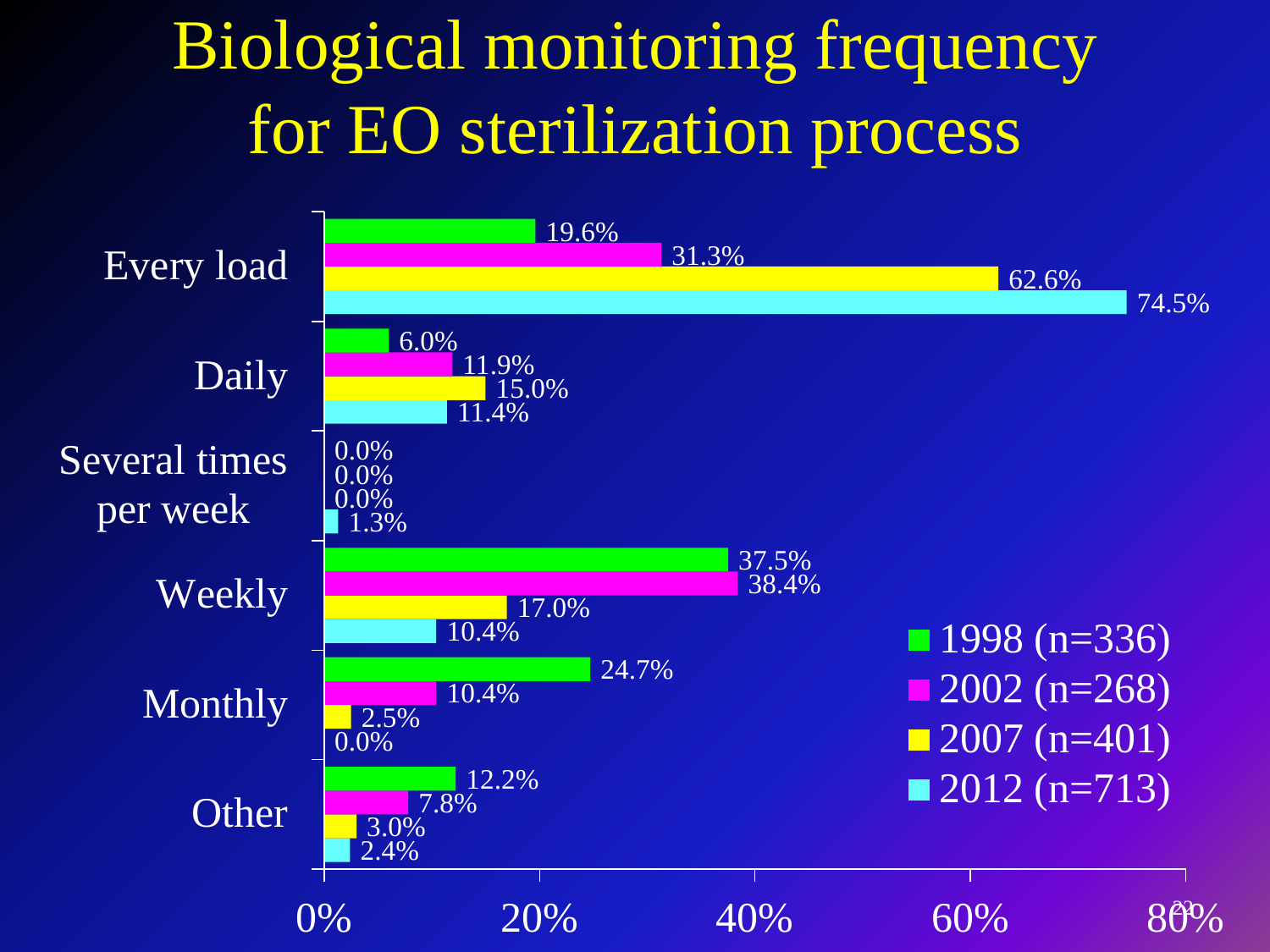#### Biological monitoring frequency for Plasma sterilization process

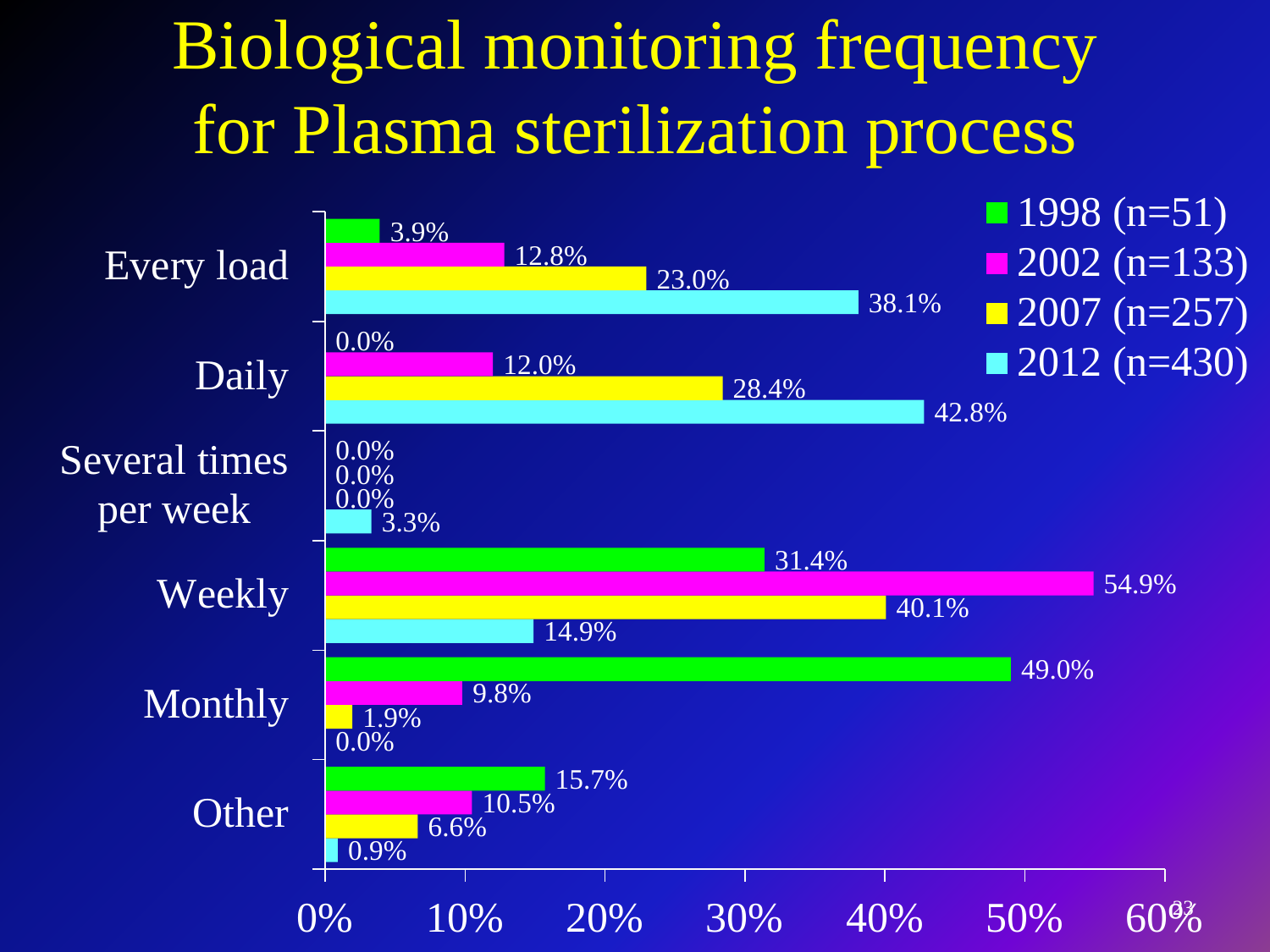### Sterilization process validation

|                            | # of response |
|----------------------------|---------------|
| <b>Already implemented</b> | 207 (44.7%)   |
| Planning to implement      | 141 (30.5%)   |
| Not planning to implement  | 47 (10.2%)    |
| Not sure                   | 68 (14.7%)    |

3rd survey on sterilization assurance practices in Japanese hospitals 2007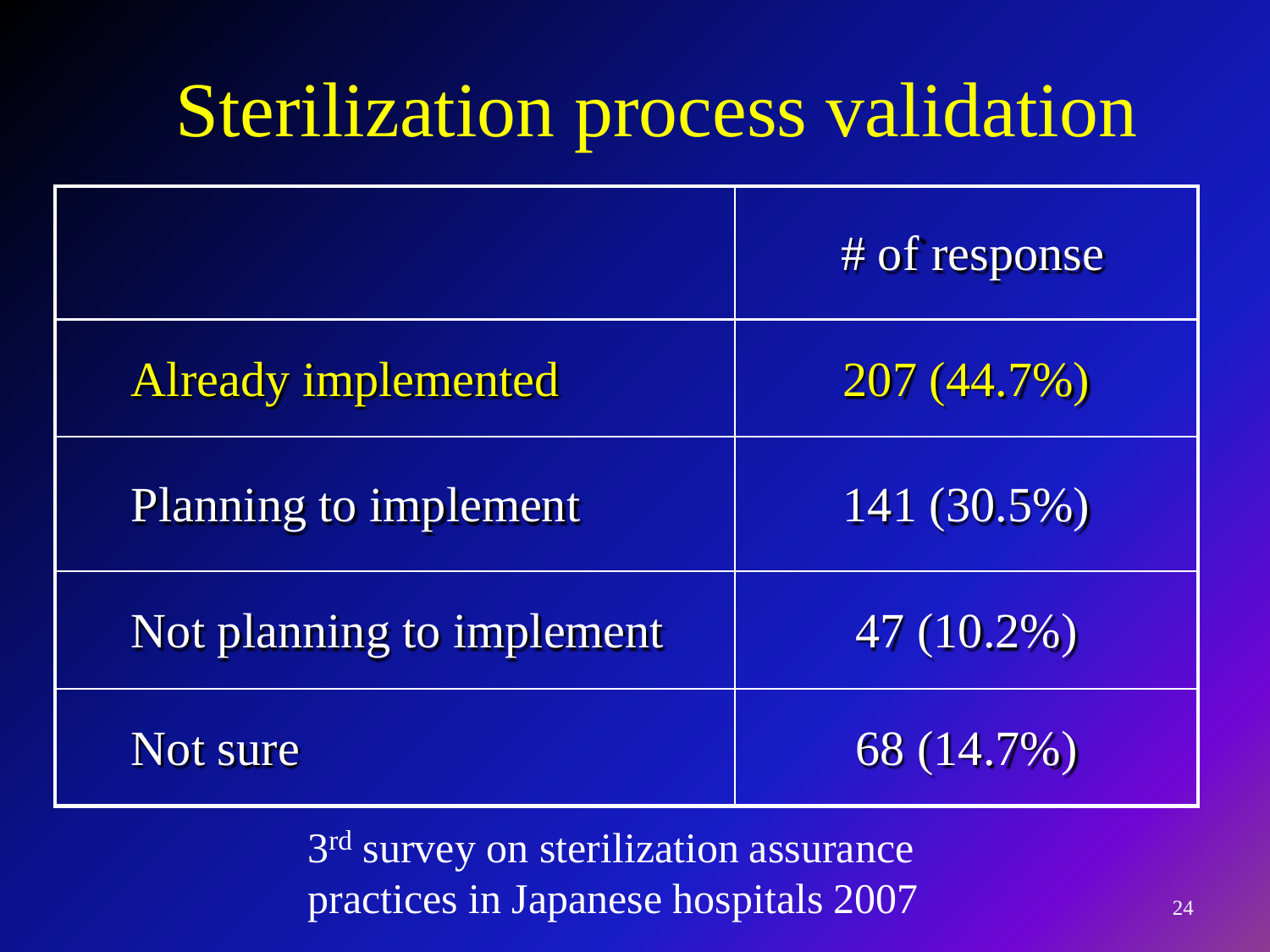### Survey on sterility assurance in healthcare settings

Survey: 2007

Subject: In 2007, a questionnaire was sent to Japanese hospitals with over 500 beds or which certified sterilisation technicians were belonging to. 456 hospitals replied and 207 (45.5%) had implemented sterilization process validation. Additional questionnaire was prepared to investigate the details of the practices of sterilization process validation recommended in JSMI guideline published in2005 and its responsibility. The questionnaire was sent to those 207 hospitals.

Object: 207 hospitals which have 300 beds or more Content: Validation item of Installation Qualification Validation item of Operational Qualification Validation item of Performance Qualification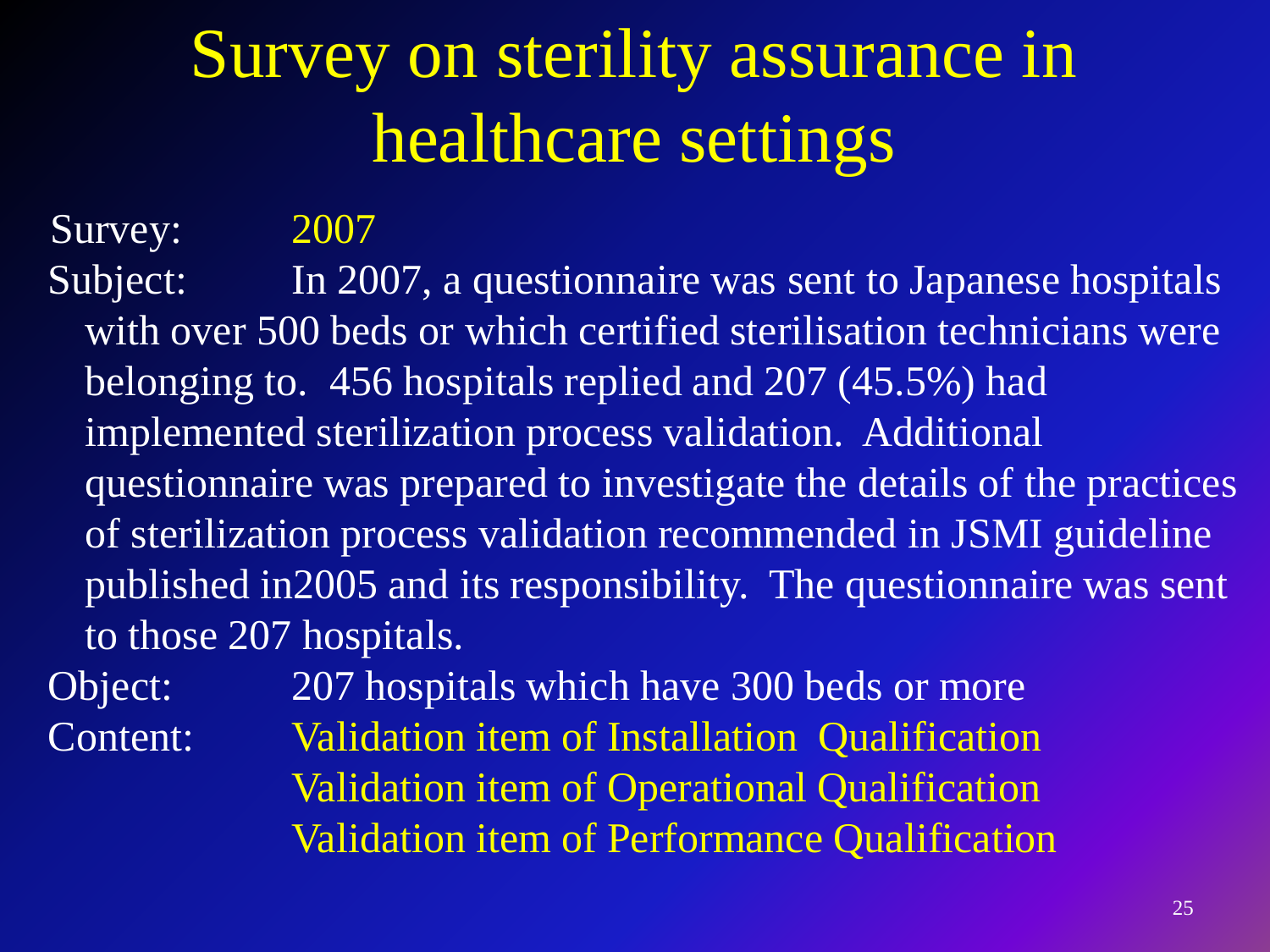# Sterilization process validation survey result

The number of hospital responded is 79 (38.2%)

|                                              | <b>IQ</b>  | 00              | <b>PQ</b>       |
|----------------------------------------------|------------|-----------------|-----------------|
| <b>Steam</b>                                 | 72.6~98.7% | $15.3 - 95.7\%$ | $8.9 - 70.8\%$  |
| <b>EOG</b>                                   | 77.9~100%  | $17.2 - 96.4\%$ | $11.5 - 64.9\%$ |
| $\mathbf{H}_{2}\mathbf{O}_{2}$ gas<br>plasma | 73.7~91.5% | $12.0 - 83.6\%$ | $13.3 - 58.8\%$ |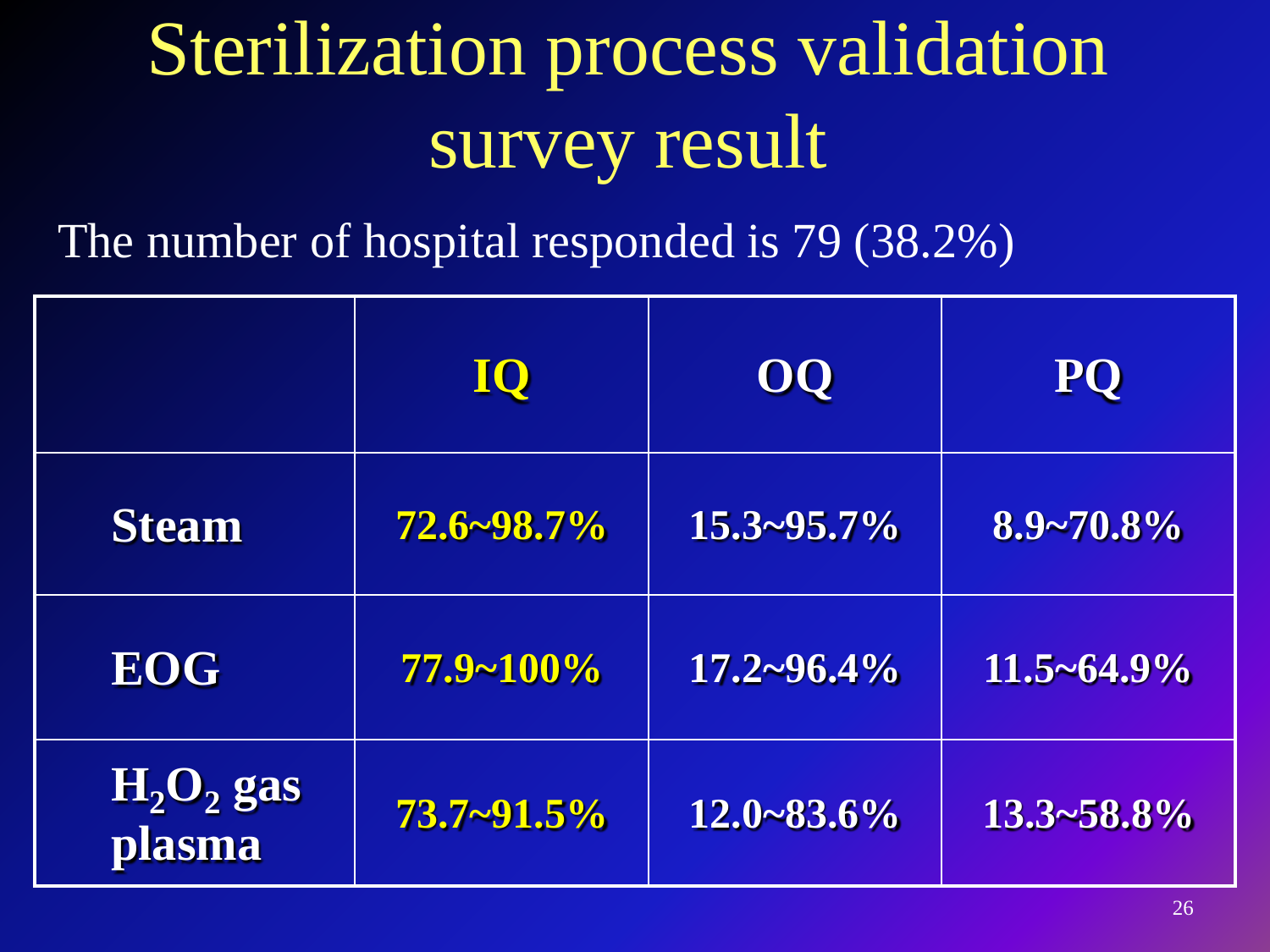# Sterilization process validation survey result

The number of hospital responded is 79 (38.2%)

|                        | <b>IQ</b>  | 00              | <b>PQ</b>       |
|------------------------|------------|-----------------|-----------------|
| <b>Steam</b>           | 72.6~98.7% | $15.3 - 95.7\%$ | 8.9~70.8%       |
| <b>EOG</b>             | 77.9~100%  | $17.2 - 96.4%$  | $11.5 - 64.9\%$ |
| $H_2O_2$ gas<br>plasma | 73.7~91.5% | $12.0 - 83.6\%$ | $13.3 - 58.8\%$ |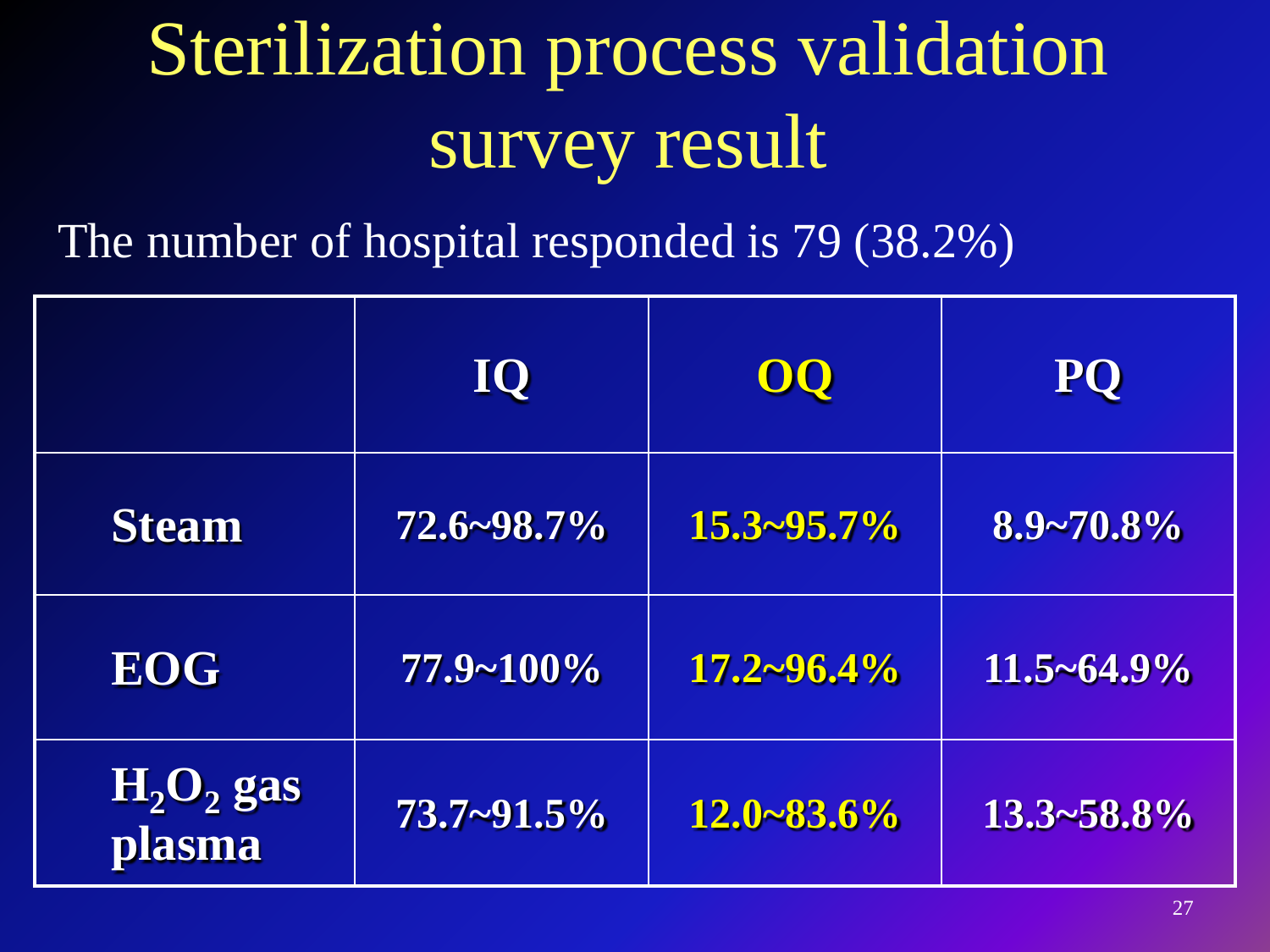# Sterilization process validation survey result

The number of hospital responded is 79 (38.2%)

|                                              | <b>IQ</b>       | OQ              | <b>PQ</b>       |
|----------------------------------------------|-----------------|-----------------|-----------------|
| <b>Steam</b>                                 | 72.6~98.7%      | $15.3 - 95.7\%$ | 8.9~70.8%       |
| <b>EOG</b>                                   | $77.9 - 100\%$  | $17.2 - 96.4\%$ | $11.5 - 64.9\%$ |
| $\mathbf{H}_{2}\mathbf{O}_{2}$ gas<br>plasma | $73.7 - 91.5\%$ | $12.0 - 83.6\%$ | $13.3 - 58.8\%$ |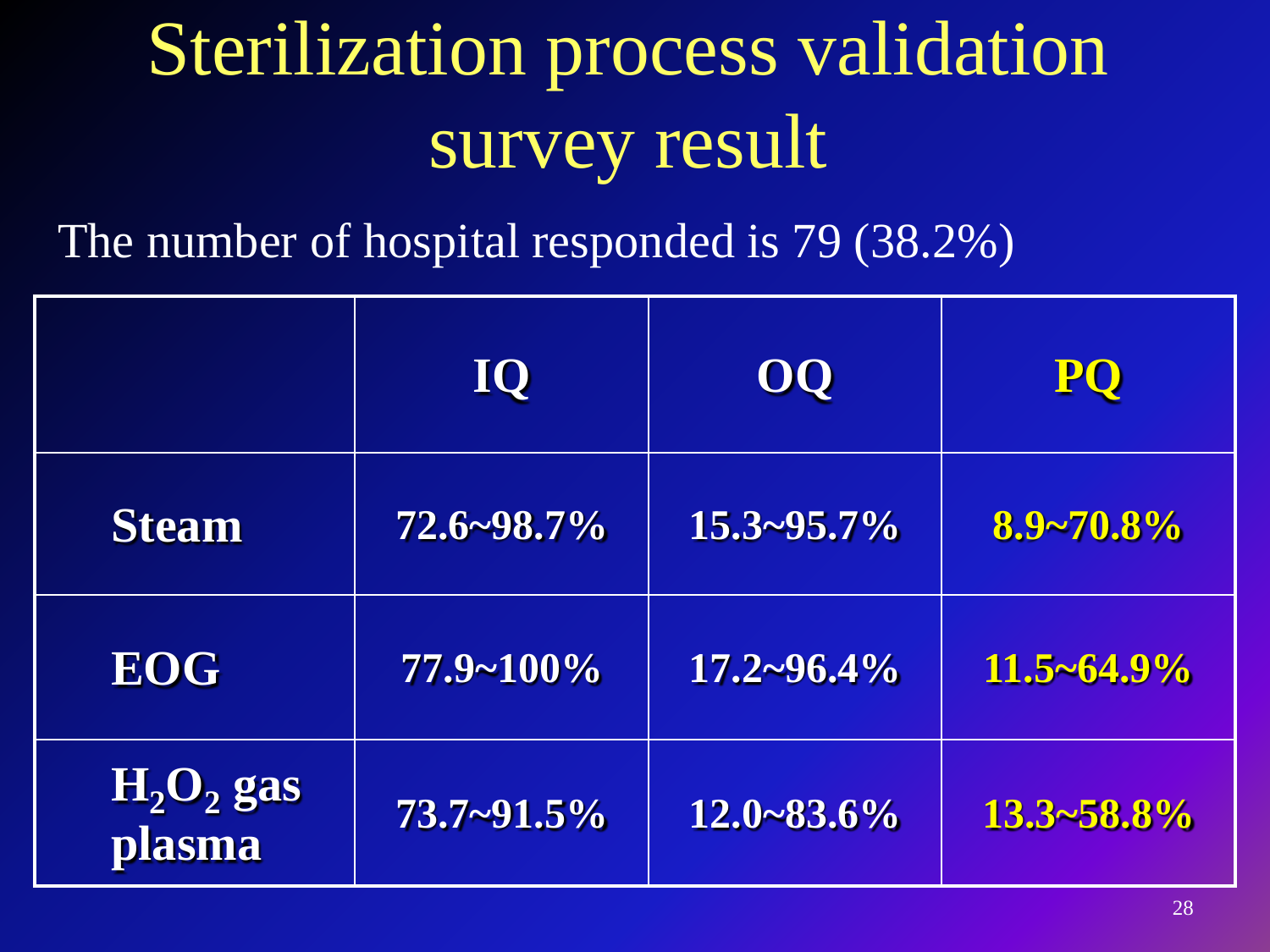# Conclusion

- Contributing factors for quality of sterilization practices in Japanese hospitals
	- 1. The guideline for sterilization and sterilization assurance
	- 2. Certification program for CSSD personnel